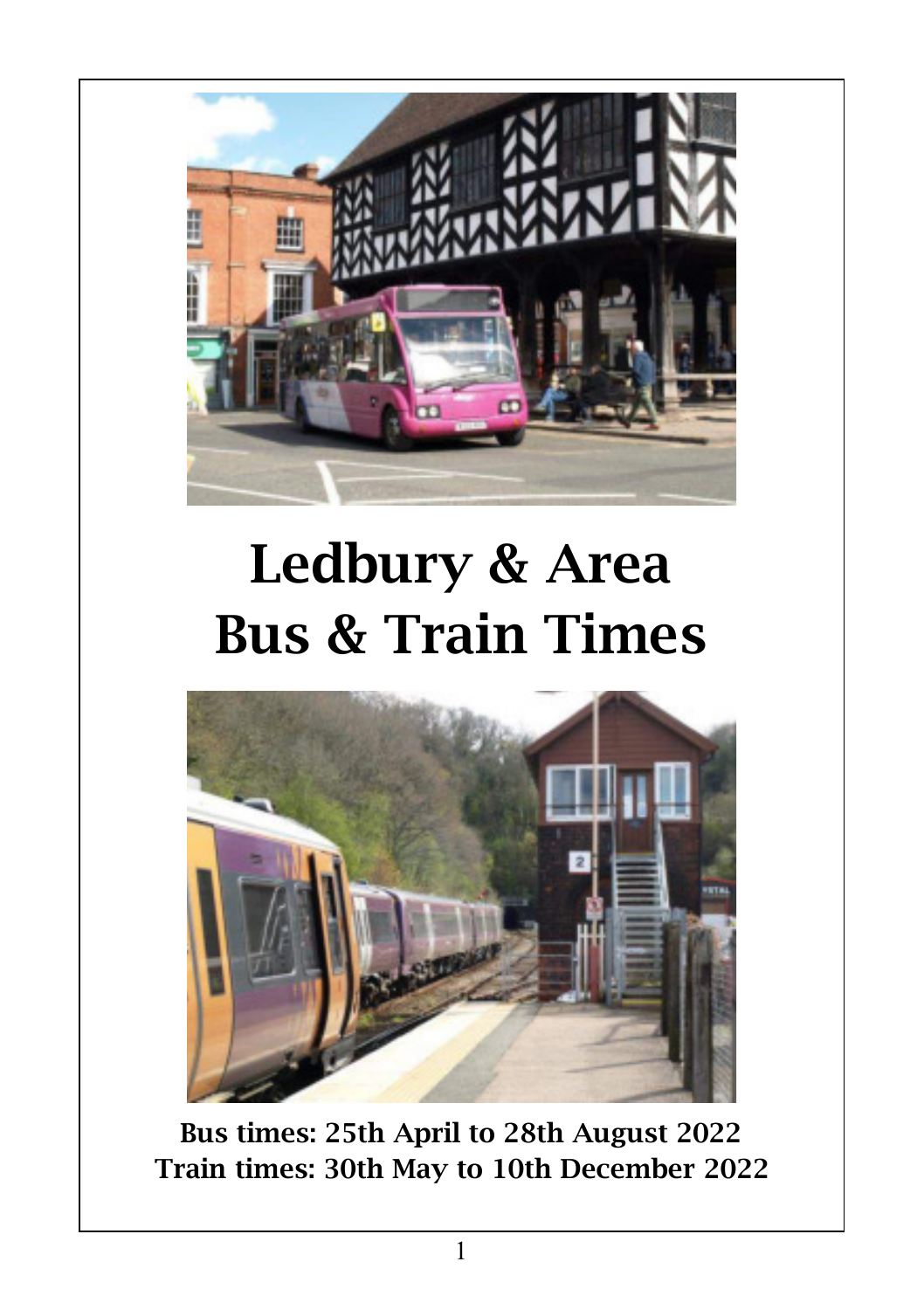#### **Timetables Page**

| 405                                               | Ledbury - Cradley - Hereford                 | 4              |  |  |
|---------------------------------------------------|----------------------------------------------|----------------|--|--|
| 417                                               | Ledbury - Cradley - Worcester                | 5/6            |  |  |
| 455                                               | Fownhope-Ledbury                             | 7              |  |  |
| 459                                               | Ledbury-Ross-on-Wye                          | $\overline{7}$ |  |  |
| 476                                               | Ledbury - Tarrington - Hereford              | 8/9/10         |  |  |
| 479                                               | Much Marcle-Ledbury                          | 11             |  |  |
| 482                                               | Ledbury - Bromyard - Leominster              | 12             |  |  |
| 600                                               | Ledbury - New Mills - Ledbury                | 13             |  |  |
| 671                                               | Ledbury-Bromyard                             | 14             |  |  |
| 672                                               | Ledbury-Bromyard                             | 14             |  |  |
| 673                                               | Ledbury-Bromyard                             | 15             |  |  |
| 674                                               | Bromyard-Ledbury                             | 15             |  |  |
|                                                   | <b>Bromyard Summary Timetable</b>            | 15             |  |  |
| 675/6                                             | Ledbury-Malvern                              | 16/17/18       |  |  |
| 679                                               | Newent-Ledbury                               | 19             |  |  |
| 455NX                                             | Hereford - Ledbury - London National Express | 19             |  |  |
| 20/21/22<br>Train departures from Ledbury Station |                                              |                |  |  |

#### **Bus Operators**

DRMBus 01885 483219 drm@drmbus.com www.drmbus.com First Worcester 03456 020 121 www.firstgroup.com/worcester Newent Community Link 01531 633483 www.sheppardhouse.co.uk Nick Maddy Coaches nickmaddy@aol.com 01981 240888 National Express - www.nationalexpress.com

#### **Compiled by RBfH - Rail & Bus for Herefordshire**

Timetables supplied by bus operators and National Rail. Rail & Bus for Herefordshire does not accept responsibility for any inaccuracies in this timetable booklet.

Contact Rail & Bus for Herefordshire at ghal@btinternet or pearsondore@yahoo.com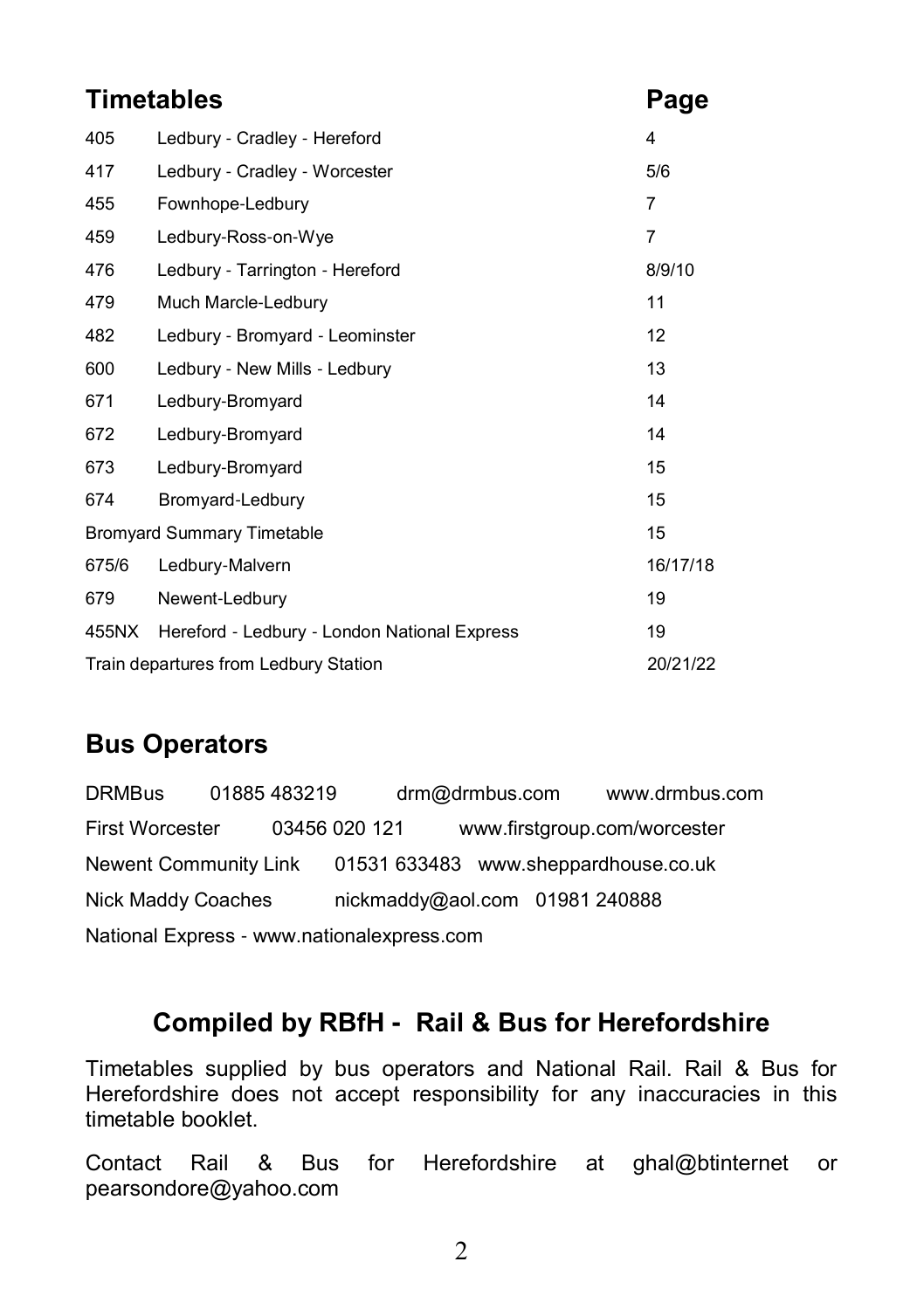

**Bus Stops in Ledbury Town Centre & Railway Station location**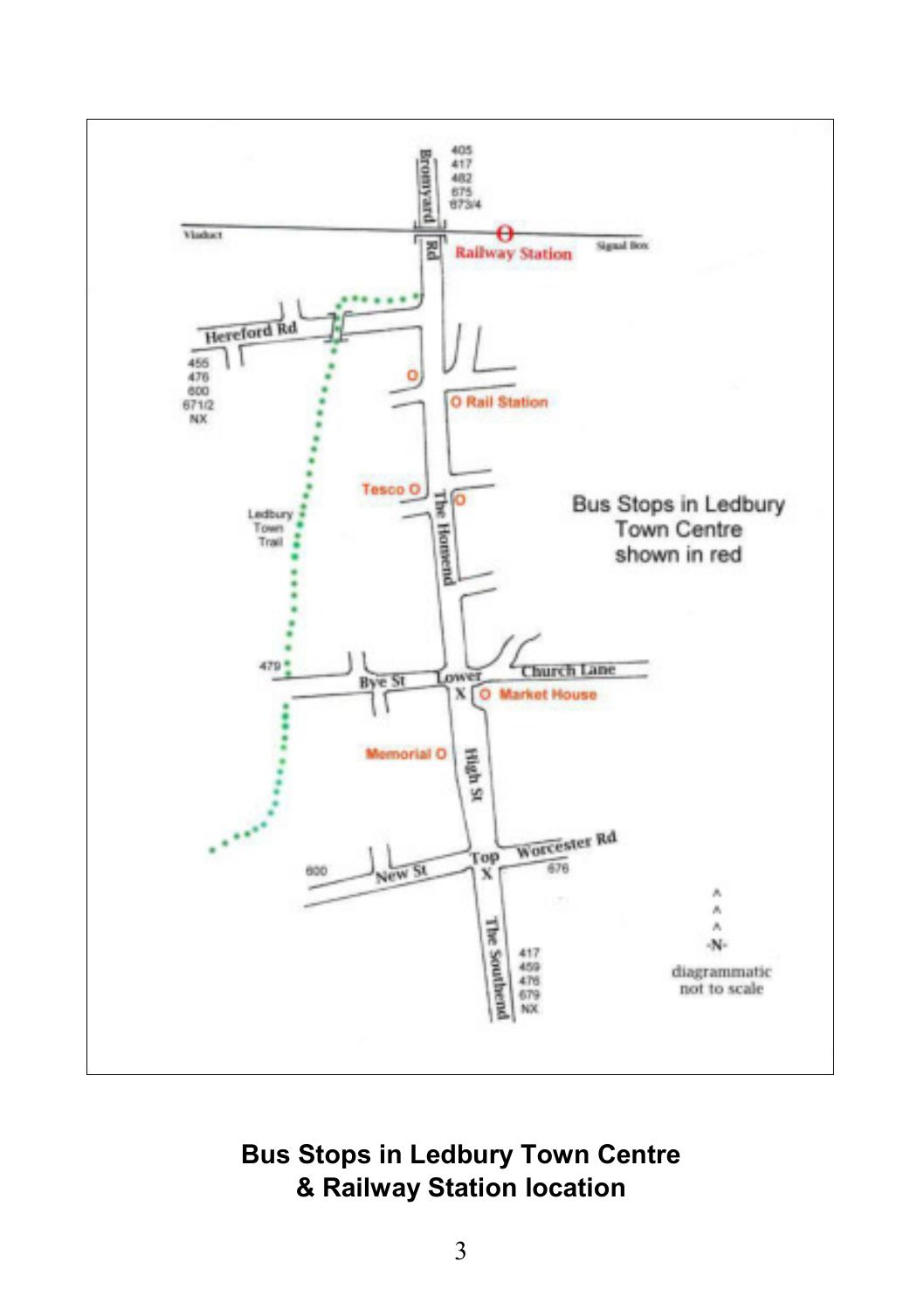#### **405 Ledbury - Bromyard - Hereford** Operator: First Worcester

### **Wednesdays only**

| Ledbury Memorial               | 0900C | Hereford Shire Hall (stand 3)  | 1320 |
|--------------------------------|-------|--------------------------------|------|
| Ledbury Station                | 0902  | <b>Hereford Merton Hotel</b>   | 1324 |
| Staplow Oak Inn                | 0907  | Aylestone Hill Venns Lane      | 1327 |
| Bosbury Bell Inn               | 0911  | Whitestone                     | 1335 |
| <b>Cradley Finchers Corner</b> | 0919  | Westhide Church                | 1340 |
| Cradley Buryfields             | 0922  | Ocle Pychard Turn              | 1347 |
| <b>Fromes Hill</b>             | 0930  | <b>Burley Gate Rbt</b>         | 1349 |
| <b>Bishops Frome Chase Inn</b> | 0935  | <b>Ullingswick</b>             | 1352 |
| <b>Munderfield Stocks</b>      | 0939  | Little Cowarne                 | 1359 |
| <b>Bromyard Pump St</b>        | 0948  | Pencombe                       | 1404 |
| <b>Bromyard Loden Ave</b>      | 0953  | Crowels Ash                    | 1408 |
| Crowels Ash                    | 1002  | <b>Bromyard Loden Ave</b>      | 1416 |
| Pencombe                       | 1009  | <b>Bromyard Pump St</b>        | 1421 |
| Little Cowarne                 | 1014  | <b>Munderfield Stocks</b>      | 1429 |
| <b>Ullingswick</b>             | 1022  | Bishops Frome Chase Inn        | 1433 |
| <b>Burley Gate Rbt</b>         | 1028  | <b>Fromes Hill</b>             | 1438 |
| Ocle Pychard Turn              | 1030  | Cradley Buryfields             | 1446 |
| <b>Westhide Church</b>         | 1037  | <b>Cradley Finchers Corner</b> | 1449 |
| Whitestone                     | 1042  | Bosbuty Bell Inn               | 1457 |
| Aylestone Hill Venns Lane      | 1050  | Staplow Oak Inn                | 1501 |
| Hereford Hop Pole              | 1053  | Ledbury Station                | 1505 |
| Hereford Shire Hall (stand 1)  | 1055  | Ledbury Market house           | 1508 |

**Notes C** = concessionary passes accepted on this journey

### **Make your own impact.**

### **Use the bus and train**

Reduce your carbon footprint, help reduce traffic congestion and enjoy seeing the beautiful Herefordshire. countryside.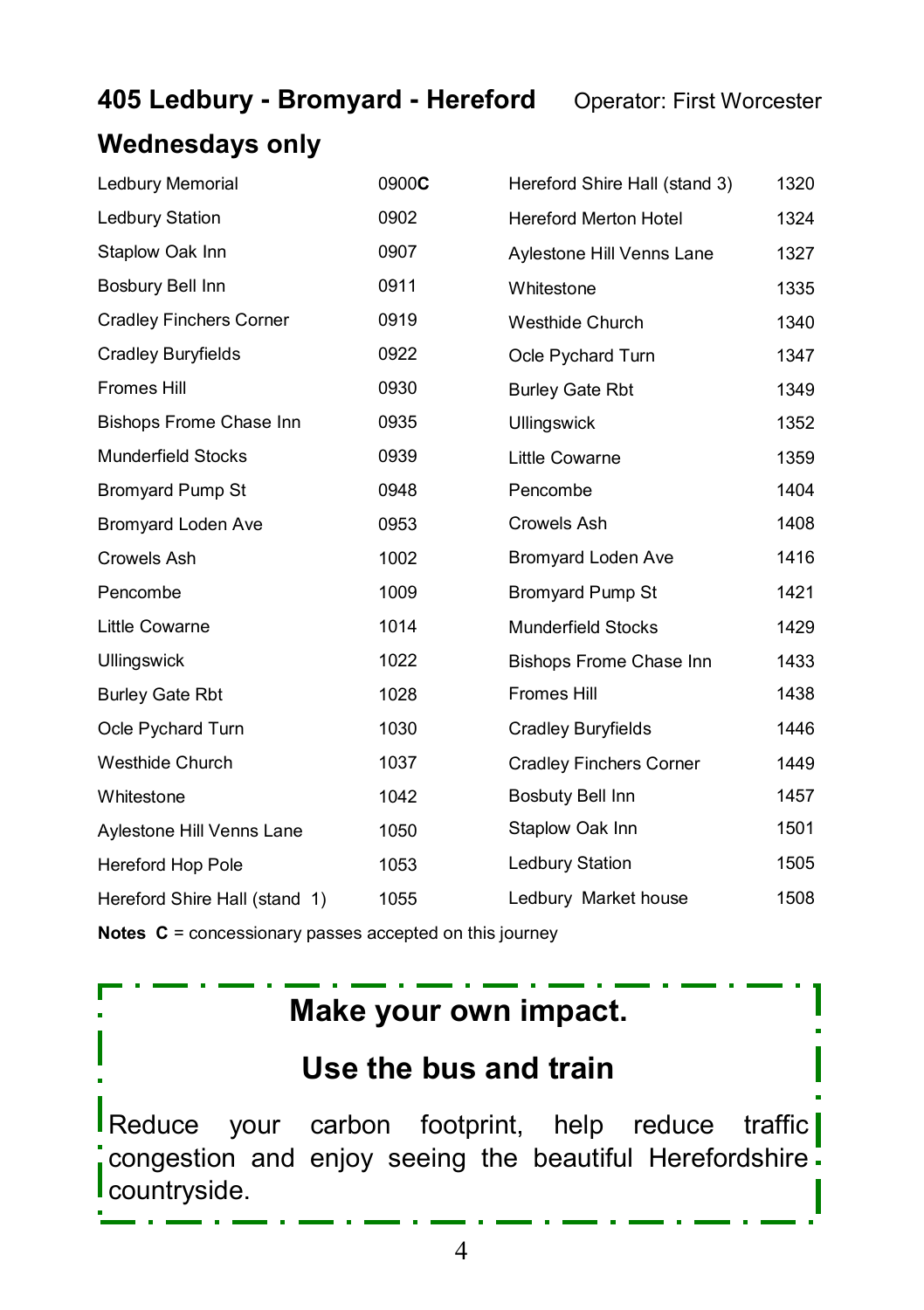**417 Ledbury - Cradley - Worcester** Operator First Worcester

### **Monday - Friday** *financially supported by Herefordshire Council*

**TFSch**

| Ledbury Deer Park                                          | 0950 | 1200              |      | 1510 | 1800 |
|------------------------------------------------------------|------|-------------------|------|------|------|
| Ledbury Memorial                                           | 0955 | 1205              | 1405 | 1515 | 1805 |
| Ledbury Station                                            | 0957 | 1207              | 1407 | 1517 | 1807 |
| Staplow Oak Inn                                            | 1001 | 1211              | 1411 | 1521 | 1811 |
| Bosbury Bell Inn                                           | 1005 | 1215              | 1415 | 1525 | 1815 |
| Cradley Finchers Corner                                    | 1014 | 1224              | 1424 | 1534 | 1823 |
| Cradley Buryfields                                         | 1017 | 1227              | 1427 | 1537 | 1826 |
| Storridge Church                                           | 1021 | 1231              |      | 1541 | 1829 |
| Leigh Sinton                                               | 1025 | 1235              |      | 1545 | 1832 |
| <b>Bransford Powick Turn</b>                               | 1030 | 1240              |      | 1550 | 1836 |
| Rushwick Grange Lane                                       | 1033 | 1243              |      | 1553 | 1839 |
| <b>Worcester Bus Station</b>                               | 1045 | 1255              |      | 1605 | 1848 |
| <b>Notes: TFSch = Tuesdays &amp; Fridays on schooldays</b> |      | NO SUNDAY SERVICE |      |      |      |

| <b>Saturdays</b>               |      |      |      | financially supported by Herefordshire Council |
|--------------------------------|------|------|------|------------------------------------------------|
| Ledbury Deer Park              | 0920 | 1200 | 1500 | 1700                                           |
| Ledbury Memorial               | 0925 | 1205 | 1505 | 1705                                           |
| Ledbury Station                | 0927 | 1207 | 1507 | 1707                                           |
| Staplow Oak Inn                | 0931 | 1211 | 1511 | 1711                                           |
| Bosbury Bell Inn               | 0935 | 1215 | 1515 | 1715                                           |
| <b>Cradley Finchers Corner</b> | 0944 | 1224 | 1524 | 1723                                           |
| Cradley Buryfields             | 0947 | 1227 | 1527 | 1726                                           |
| Storridge Church               | 0951 | 1231 | 1531 | 1730                                           |
| Leigh Sinton                   | 0955 | 1235 | 1535 | 1732                                           |
| <b>Bransford Powick Turn</b>   | 1000 | 1240 | 1540 | 1736                                           |
| Rushwick Grange Lane           | 1003 | 1243 | 1543 | 1739                                           |
| <b>Worcester Bus Station</b>   | 1015 | 1255 | 1555 | 1748                                           |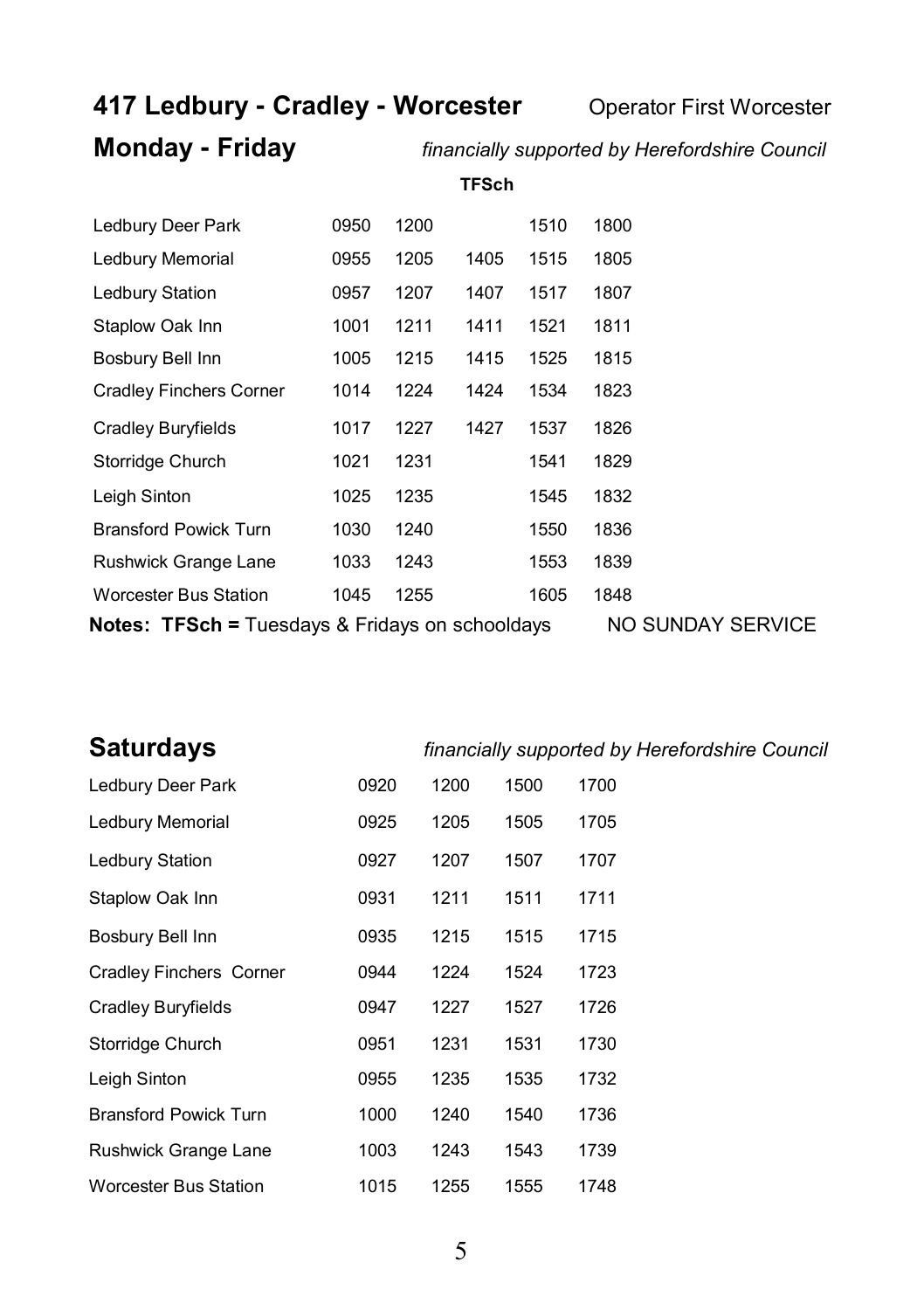#### **417 Worcester - Cradley - Ledbury** Operator First Worcester

**Monday - Friday** *financially supported by Herefordshire Council*

|                              | Sch   | <b>Nch</b> |      |      |      |
|------------------------------|-------|------------|------|------|------|
| Worcester Bus Stn (stand M)  |       | 0855C      | 1105 | 1420 | 1705 |
| Rushwick Grange Lane         |       | 0904       | 1114 | 1429 | 1717 |
| <b>Bransford Powick Turn</b> |       | 0907       | 1117 | 1432 | 1720 |
| Leigh Sinton                 |       | 0912       | 1122 | 1437 | 1725 |
| Storridge Church             |       | 0916       | 1126 | 1441 | 1729 |
| <b>Cradley Buryfields</b>    | 0919C | 0919       | 1129 | 1444 | 1732 |
| Cradley Finchers Corner      | 0922  | 0922       | 1132 | 1447 | 1735 |
| Bosbury Bell Inn             | 0930  | 0930       | 1140 | 1455 | 1743 |
| Staplow Oak Inn              | 0933  | 0933       | 1143 | 1458 | 1746 |
| Ledbury station              | 0938  | 0938       | 1148 | 1503 | 1751 |
| Ledbury Market House         | 0941  | 0941       | 1151 | 1506 | 1754 |
| Ledbury Deer Park            | 0945  | 0945       | 1155 | 1510 | 1757 |

**Notes: Sch =** schooldays **Nsch = non schooldays** NO SUNDAY SERVICE **C =** concessionary passes accepted before 0930

**Saturdays** *financially supported by Herefordshire Council*

| Worcester Bus Stn (stand M)    | 0825 | 1105 | 1405 | 1605 |
|--------------------------------|------|------|------|------|
| Rushwick Grange Lane           | 0834 | 1114 | 1414 | 1614 |
| <b>Bransford Powick Turn</b>   | 0837 | 1117 | 1417 | 1617 |
| Leigh Sinton                   | 0842 | 1122 | 1422 | 1622 |
| Storridge church               | 0846 | 1126 | 1426 | 1626 |
| Cradley Buryfields             | 0849 | 1129 | 1429 | 1629 |
| <b>Cradley Finchers Corner</b> | 0852 | 1132 | 1432 | 1632 |
| Bosbury Bell Inn               | 0900 | 1140 | 1440 | 1640 |
| Staplow Oak Inn                | 0903 | 1143 | 1443 | 1643 |
| <b>Ledbury Station</b>         | 0908 | 1148 | 1448 | 1648 |
| Ledbury Markey House           | 0911 | 1151 | 1451 | 1651 |
| Ledbury Deer Park              | 0915 | 1155 | 1455 | 1655 |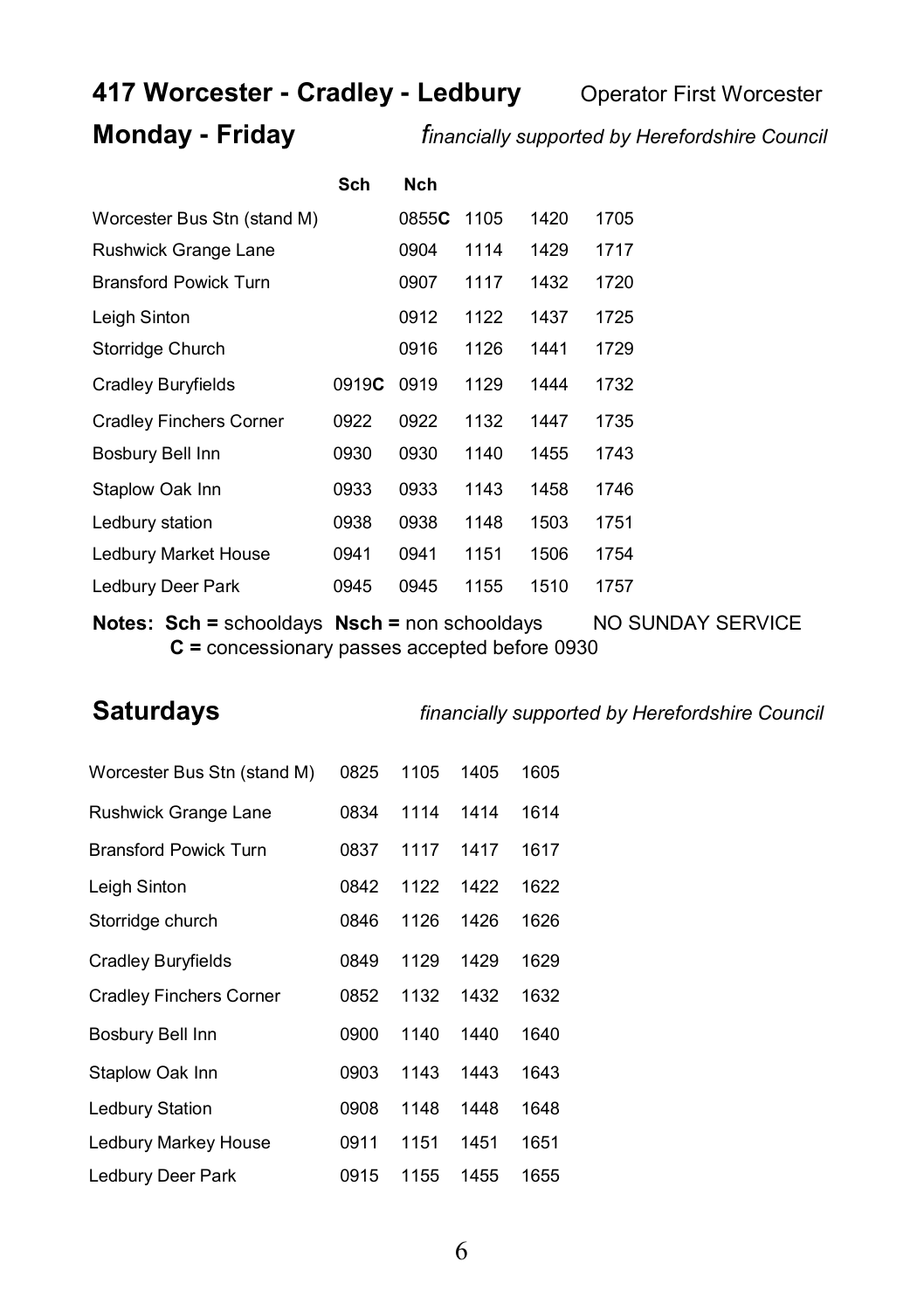#### **455 Fownhope - Ledbury Conducts** Operator: Nick Maddy Coaches

#### **Fourth Friday of Month May-August**

*financially supported by Fownhope & Dormington with Mordiford Parishes*

| Fownhope Church            | 0932 | Ledbury Memorial           | 1235 |
|----------------------------|------|----------------------------|------|
| <b>Mordiford School</b>    | 0942 | Ledbury Railway Station    | 1239 |
| <b>Dormington Maltings</b> | 0946 | <b>Tarrington Arms</b>     | 1249 |
| <b>Tarrington Arms</b>     | 0949 | <b>Dormington Maltings</b> | 1252 |
| Ledbury Station            | 0959 | <b>Mordiford School</b>    | 1256 |
| Ledbury Market House       | 1003 | Fownhope Church            | 1306 |

#### **459 Ledbury - Ross-on-Wye** Operator: Nick Maddy Coaches

**Thursdays only** *financially supported by Herefordshire Council*

| Ledbury Market House       | 0940 | Ross Cantilupe Rd stand 4 | 1240 |
|----------------------------|------|---------------------------|------|
| Ledbury Deer Park          | 0945 | Greytree Verschoyle Gdns  | 1243 |
| <b>Preston Cross</b>       | 0950 | <b>Brampton Abbots</b>    | 1247 |
| Much Marcle Glebe Orchard  | 0955 | Old Gore War Memorial     | 1254 |
| Much Marcle Walwyn Arms    | 0957 | <b>Yatton Church</b>      | 1257 |
| Lyne Down Park View        | 1000 | Lyne Down Park View       | 1302 |
| <b>Yatton Church</b>       | 1005 | Much Marcle Walwyn Arms   | 1305 |
| Old Gore War Memorial      | 1008 | Much Marcle Glebe Orchard | 1307 |
| <b>Brampton Abbots</b>     | 1015 | <b>Preston Cross</b>      | 1312 |
| Greytree Verschoyle Gdns   | 1019 | Ledbury Deer Park         | 1317 |
| Ross Cantiplupe Rd stand 4 | 1022 | Ledbury Memorial          | 1322 |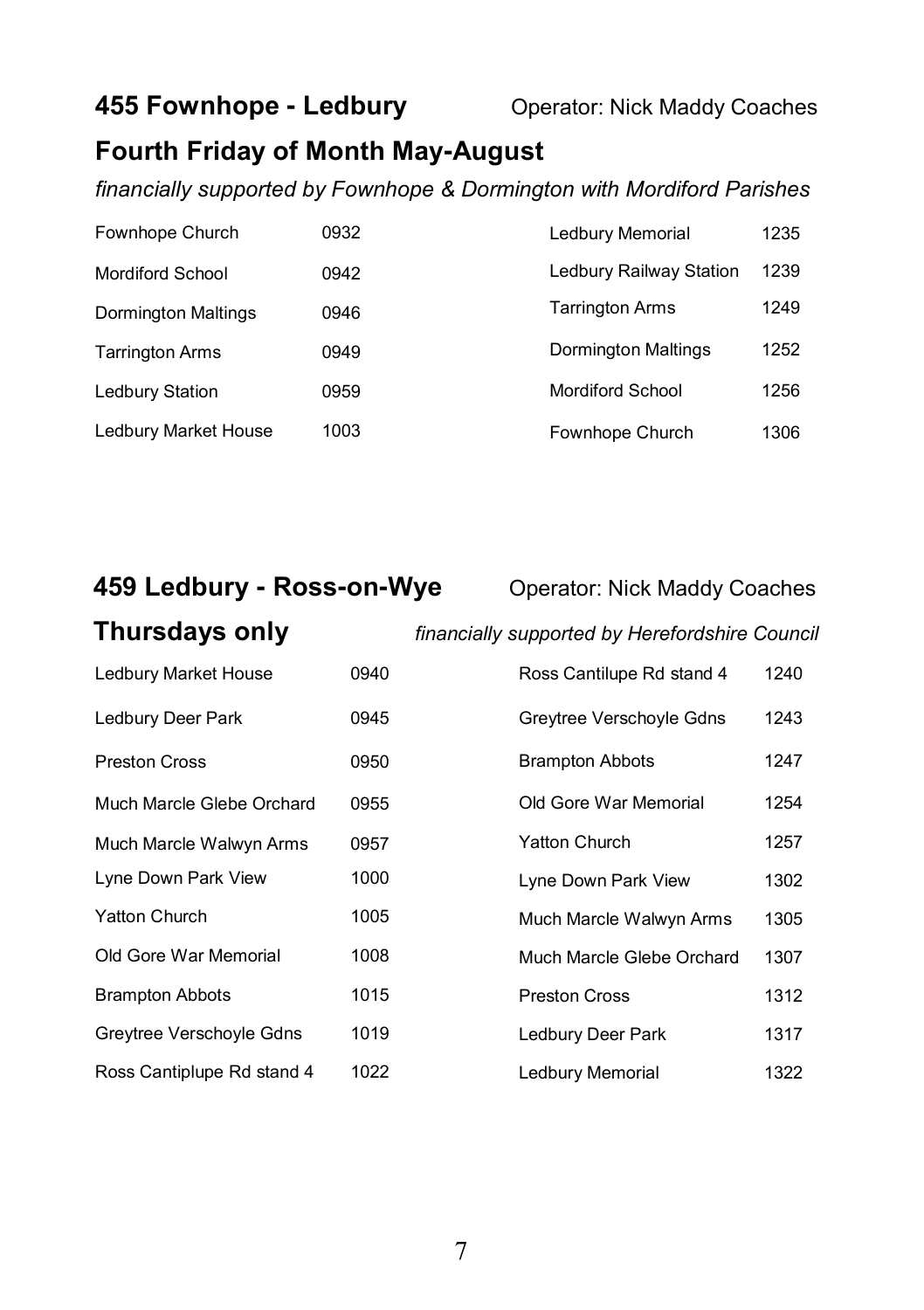### **476 Ledbury - Bartestree - Hereford** Operator DRMBus **Monday - Friday**

|                                       |                |      | Sch            |      |      |      |      |                          |
|---------------------------------------|----------------|------|----------------|------|------|------|------|--------------------------|
| Ledbury Deer Park                     | 0645           | 0735 | $\overline{a}$ | 0925 | 1100 | 1300 | 1500 | 1700                     |
| Ledbury Memorial                      | 0650           | 0745 | 0820           | 0935 | 1110 | 1310 | 1505 | 1710                     |
| Ledbury Station                       | 0651           | 0746 | 0821           | 0936 | 1111 | 1311 | 1506 | 1711                     |
| Trumpet                               | 0658           | 0753 | 0828           | 0948 | 1118 | 1318 | 1513 | 1718                     |
| <b>Tarrington Arms</b>                | 0704           | 0800 | 0834           | 0954 | 1124 | 1324 | 1519 | 1724                     |
| Dormington                            | 0707           | 0803 | 0837           | 0957 | 1127 | 1327 | 1522 | 1727                     |
| Bartestree X Rds                      | 0710           | 0810 | 0840           | 1000 | 1130 | 1330 | 1525 | 1730                     |
| Lugwardine Church                     | 0711           | 0812 | 0841           | 1002 | 1132 | 1332 | 1527 | 1731                     |
| Rose & Crown                          | ٠              | 0822 | $\overline{a}$ | 1007 | 1137 | 1337 | 1532 | $\overline{\phantom{a}}$ |
| <b>Hereford Colleges</b>              | 0715           | ٠    | 0845           |      |      |      |      | 1735                     |
| <b>Hfd Model Shop</b>                 | $\overline{a}$ | 0824 |                | 1013 | 1143 | 1343 | 1538 |                          |
| Hereford Bus Stn (stand 9)            | 0720           | 0830 | 0900           | 1015 | 1145 | 1345 | 1540 | 1740                     |
| <b>Notes:</b> $Sch =$ schooldays only |                |      |                |      |      |      |      |                          |

### **476 Ledbury - Bartestree - Hereford <b>Operator DRMBus**

#### **Saturdays**

| Ledbury Deer Park          | 0735 | 0925 | 1100 | 1300 | 1500 | 1700 |
|----------------------------|------|------|------|------|------|------|
| Ledbury Memorial           | 0745 | 0935 | 1110 | 1310 | 1505 | 1710 |
| <b>Ledbury Station</b>     | 0746 | 0936 | 1111 | 1311 | 1506 | 1711 |
| Trumpet                    | 0753 | 0948 | 1118 | 1318 | 1513 | 1718 |
| <b>Tarrington Arms</b>     | 0800 | 0954 | 1124 | 1324 | 1519 | 1724 |
| Dormington                 | 0803 | 0957 | 1127 | 1327 | 1522 | 1727 |
| Bartestree X Rds           | 0810 | 1000 | 1130 | 1330 | 1525 | 1730 |
| Lugwardine Church          | 0812 | 1002 | 1132 | 1332 | 1527 | 1731 |
| Rose & Crown               | 0822 | 1007 | 1137 | 1337 | 1532 |      |
| <b>Hereford Collleges</b>  |      |      |      |      |      | 1735 |
| <b>Hereford Model Shop</b> | 0824 | 1013 | 1143 | 1343 | 1538 |      |
| Hereford Bus Stn Stand 9   | 0830 | 1015 | 1145 | 1345 | 1540 | 1740 |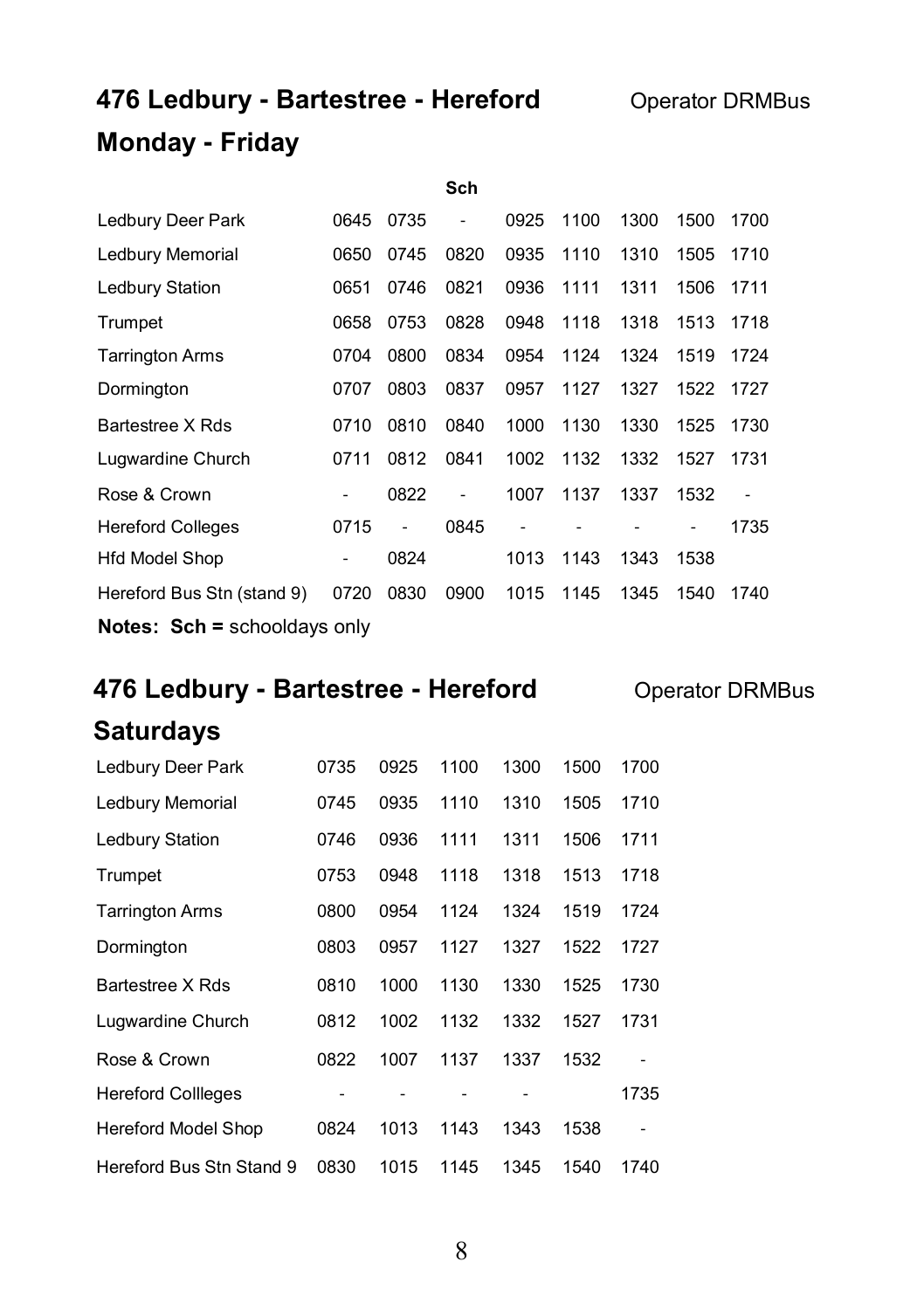#### **476 Ledbury - Bartestree - Hereford Operator DRMBus**

#### **Sundays** *financially supported by Herefordshire Council*

| Ledbury Deer Park        | 0925 | 1100 | 1300 | 1500 |
|--------------------------|------|------|------|------|
| Ledbury Memorial         | 0935 | 1110 | 1310 | 1510 |
| Ledbury Station          | 0936 | 1111 | 1311 | 1511 |
| Trumpet                  | 0948 | 1118 | 1318 | 1518 |
| <b>Tarrington Arms</b>   | 0954 | 1124 | 1324 | 1524 |
| Dormington               | 0957 | 1127 | 1327 | 1527 |
| Bartestree X Rds         | 1000 | 1130 | 1330 | 1530 |
| Lugwardine Church        | 1002 | 1132 | 1332 | 1532 |
| Rose & Crown             | 1007 | 1137 | 1337 | 1537 |
| Hereford colleges        |      |      |      |      |
| <b>Hfd Model Shop</b>    | 1013 | 1143 | 1343 | 1543 |
| Hereford Bus Stn Stand 9 | 1015 | 1145 | 1345 | 1545 |

### **476 Hereford - Bartestree - Ledbury Operator: DRMBus Monday - Friday**

|                               | <b>SchA</b>                  |      |      |      |      |      |      |
|-------------------------------|------------------------------|------|------|------|------|------|------|
| Hereford Bus Stn (stand 9)    | 0720                         | 0830 | 1015 | 1215 | 1415 | 1615 | 1750 |
| Hereford Shire Hall (stand 3) | 0722                         | 0832 | 1017 | 1217 | 1417 | 1617 | 1752 |
| Rose & Crown                  | 0727                         | 0840 | 1022 | 1222 | 1422 | 1622 | 1757 |
| Lugwardine Church             | 0730                         | 0846 | 1030 | 1230 | 1430 | 1630 | 1801 |
| Bartesetree X Rds             | -                            | 0849 | 1034 | 1234 | 1434 | 1634 | 1804 |
| Dormington                    | $\overline{\phantom{a}}$     | 0841 | 1036 | 1236 | 1436 | 1636 | 1806 |
| Tarrington Inn                | $\overline{\phantom{0}}$     | 0855 | 1040 | 1240 | 1440 | 1640 | 1810 |
| Trumpet Inn                   | $\overline{\phantom{0}}$     | 0900 | 1045 | 1245 | 1445 | 1645 | 1815 |
| Ledbury Station               | ٠                            | 0908 | 1051 | 1251 | 1451 | 1651 | 1821 |
| Ledbury Market House          | -                            | 0910 | 1053 | 1253 | 1453 | 1653 | 1823 |
| Ledbury Deer Park             | $\qquad \qquad \blacksquare$ | 0915 | 1058 | 1258 | 1458 | 1658 | 1828 |
| John Masefield school         | 0810                         |      |      |      |      |      |      |

**Notes: SchA =** This service leaves A438 at Bartetree X Rds and then via Newtown X Rds 0743 Ashperton 0755 Trumpet X Rds 0758 and Preston X to John Masefield School, Ledbury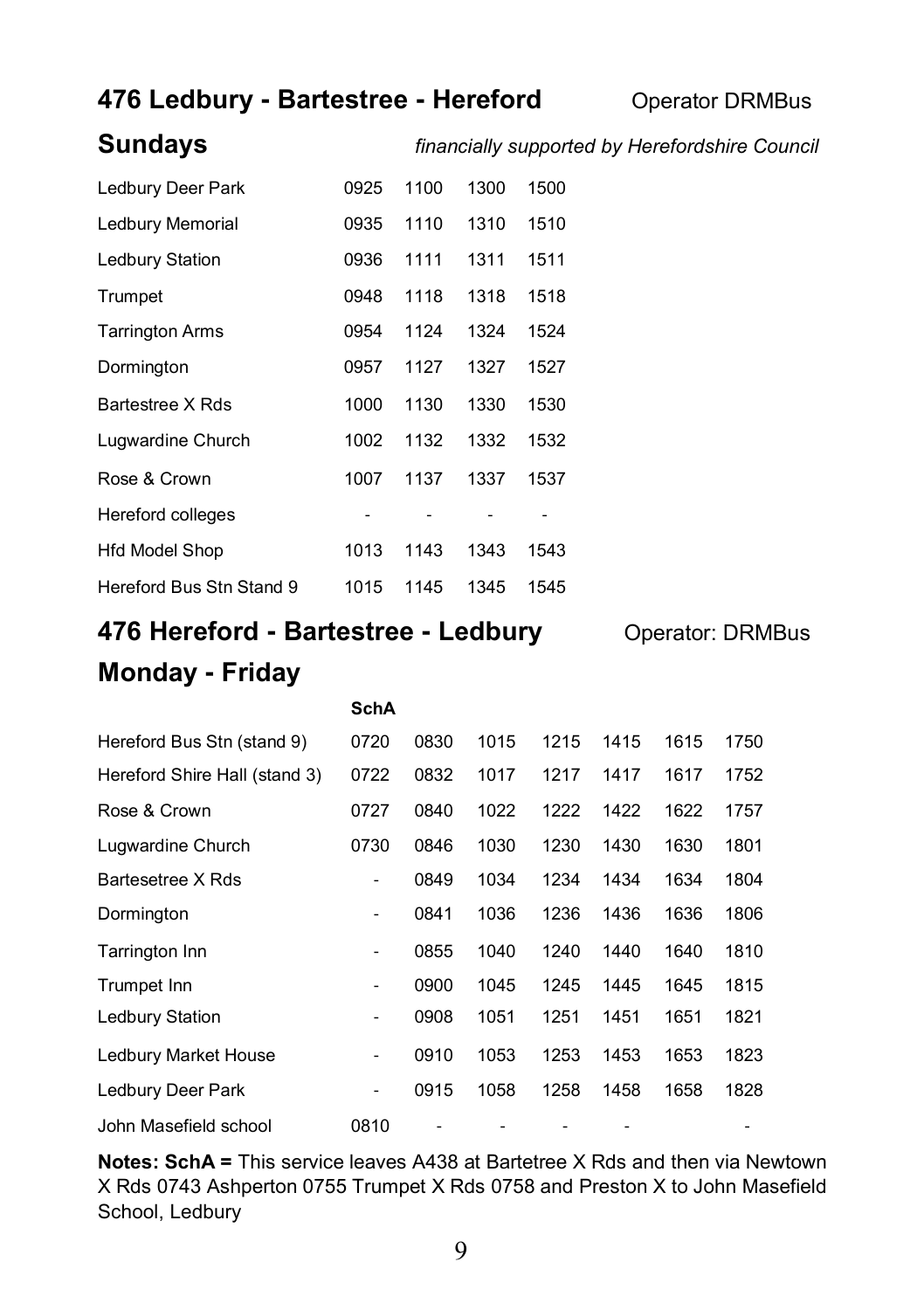### **476 Hereford - Bartestree - Ledbury Operator: DRMBus**

#### **Saturdays**

| Hereford Bus Stn stand 9    | 0830 | 1015 | 1215 | 1415 | 1615 | 1750 |
|-----------------------------|------|------|------|------|------|------|
| Hereford Shire Hall stand 3 | 0832 | 1017 | 1217 | 1417 | 1617 | 1752 |
| Rose & Crown                | 0840 | 1022 | 1222 | 1422 | 1622 | 1757 |
| Lugwardine Church           | 0846 | 1030 | 1230 | 1430 | 1630 | 1801 |
| Bartestree X Rds            | 0849 | 1034 | 1234 | 1434 | 1634 | 1804 |
| Dormington                  | 0851 | 1036 | 1236 | 1436 | 1636 | 1806 |
| <b>Tarrington Inn</b>       | 0855 | 1040 | 1240 | 1440 | 1640 | 1810 |
| Trumpet Inn                 | 0900 | 1045 | 1245 | 1445 | 1645 | 1815 |
| Ledbury Station             | 0908 | 1051 | 1251 | 1451 | 1651 | 1821 |
| Ledbury Market House        | 0910 | 1053 | 1253 | 1453 | 1653 | 1823 |
| Ledbury Deer Park           | 0915 | 1058 | 1258 | 1458 | 1658 | 1828 |

#### **476 Hereford - Bartestree - Ledbury Operator: DRMBus**

| Hereford Bus Stn stand 9    | 1015 | 1215 | 1415 | 1615 |
|-----------------------------|------|------|------|------|
| Hereford Shire Hall stand 3 | 1017 | 1217 | 1417 | 1617 |
| Rose & Crown                | 1022 | 1222 | 1422 | 1622 |
| Lugwardine Church           | 1026 | 1226 | 1426 | 1626 |
| Bartestree X Rds            | 1034 | 1234 | 1434 | 1634 |
| Dormington                  | 1036 | 1236 | 1436 | 1636 |
|                             |      |      |      |      |

**Sundays** *financially supported by Herefordshire Council*

| Bartestree X Rds     | 1034 | 1234 | 1434 | 1634 |
|----------------------|------|------|------|------|
| Dormington           | 1036 | 1236 | 1436 | 1636 |
| Tarrington Inn       | 1040 | 1240 | 1440 | 1640 |
| Trumpet Inn          | 1045 | 1245 | 1445 | 1645 |
| Ledbury Station      | 1050 | 1250 | 1450 | 1650 |
| Ledbury Market House | 1053 | 1253 | 1453 | 1653 |
| Ledbury Deer Park    | 1058 | 1258 | 1458 | 1658 |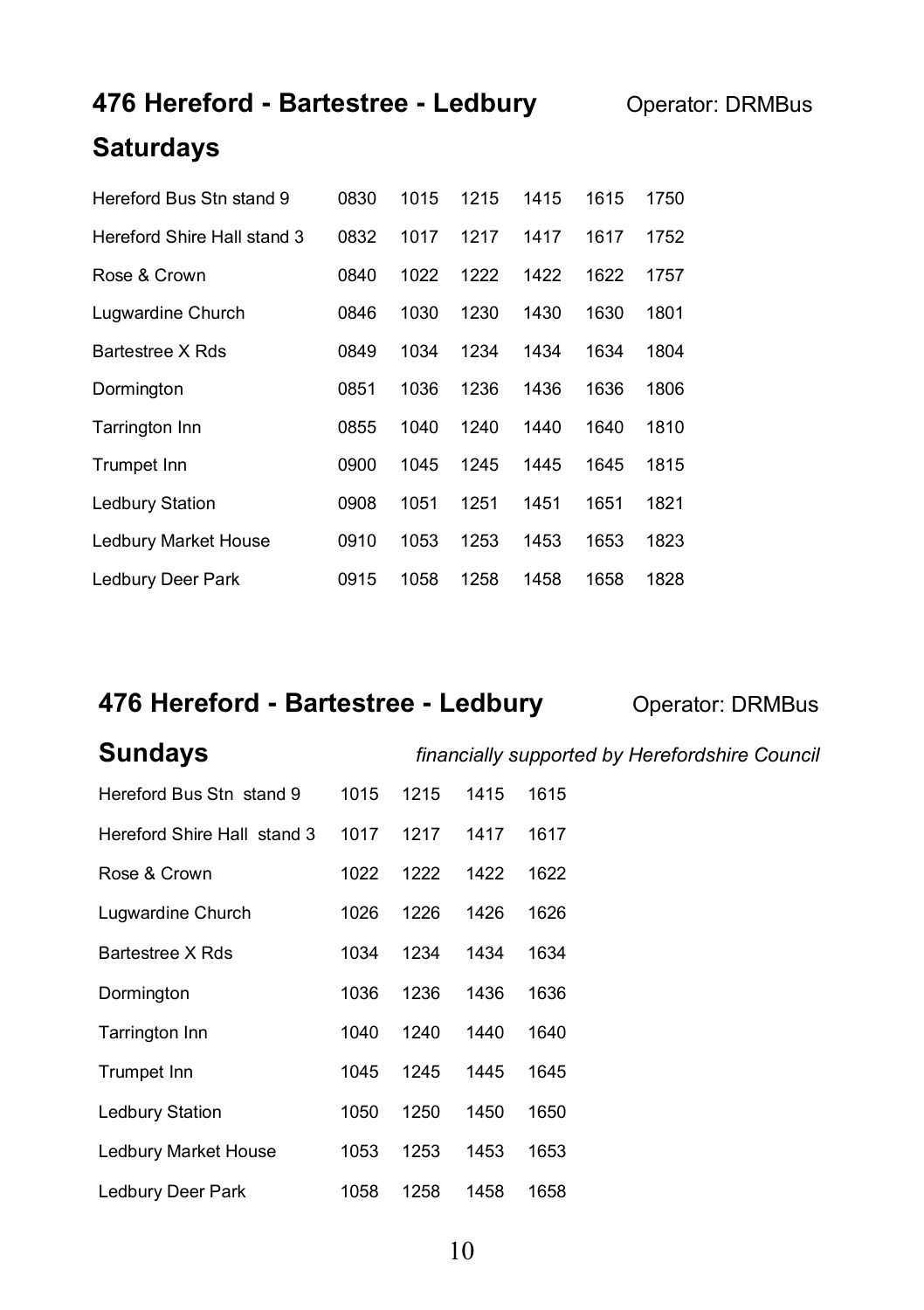| 479 Much Marcle - Ledbury |      | <b>Operator Nick Maddy Coaches</b> |      |  |
|---------------------------|------|------------------------------------|------|--|
| <b>Tuesdays only</b>      |      |                                    |      |  |
| Much Marcle Glebe Orchard | 1000 | Ledbury Memorial                   | 1300 |  |
| Much Marcle Walwyn Arms   | 1002 | Little Marcle                      | 1308 |  |
| Old Pike Bounds Turn      | 1005 | Aylton Putley Green turn           | 1311 |  |
| Rushall                   | 1008 | Trumpet Inn                        | 1313 |  |
| Kynaston Hill End turn    | 1013 | Poolend Farm                       | 1315 |  |
| Putley Village Hall       | 1018 | Putl;ey Common                     | 1318 |  |
| <b>Putley Common</b>      | 1023 | Putley Village Hall                | 1322 |  |
| Poolend Farm              | 1026 | Kynaston Hill End turn             | 1327 |  |
| Trumpet Inn               | 1028 | Rushall                            | 1332 |  |
| Aylton Putley Green Turn  | 1030 | Old Pike Bounds turn               | 1335 |  |
| Little Marcle             | 1033 | Much Marcle Walwyn Arms            | 1338 |  |
| Ledbury Market House      | 1040 | Much Marcle Glebe Orchard          | 1340 |  |

## **Rail and Bus for Herefordshire**

### **makes the case for better public transport throughout the county**

Our active committee enjoys a good relationship with local councils, bus and train operators and allied groups

We believe that improved public transport has a key role to play in addressing the Climate Emergency

Members receive four newsletters each year and are free to attend our transport-themed meetings and outings.

rbfh.org.uk

Membership application form on back page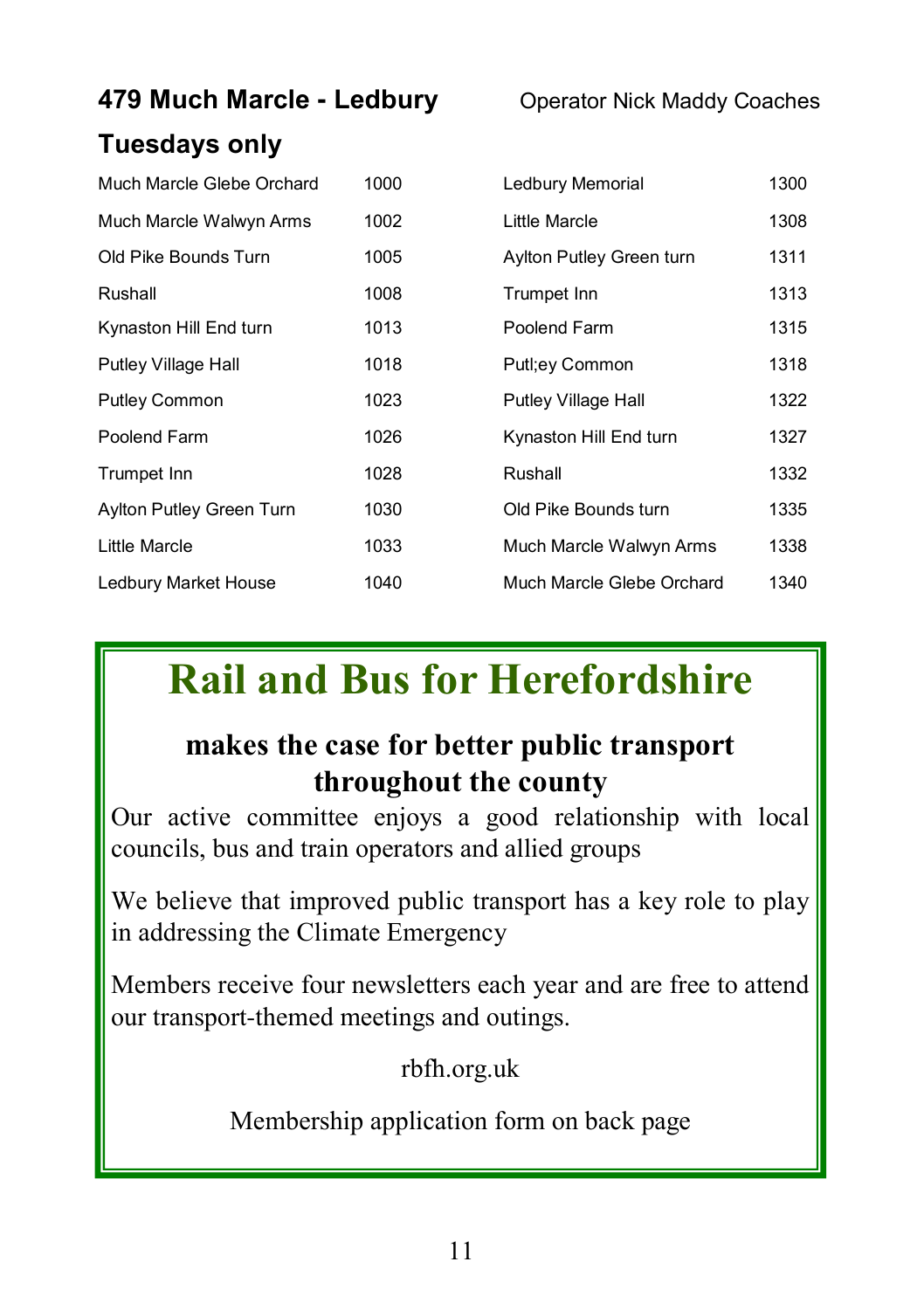#### **482 Ledbury - Bromyard - Leominster** Operator First Worcester

#### **Fridays only** f*inancially supported by Herefordshire Council*

| Ledbury Memorial               | 0900C | <b>Leominster Morrisons</b>    | 1120 |
|--------------------------------|-------|--------------------------------|------|
| Ledbury Rail Station           | 0902  | Leominster Bus Stn arr         | 1125 |
| Staplow Oak Inn                | 0907  | Leominster Bus Stn dep         | 1230 |
| <b>Bosbury Bell</b>            | 0911  | Leominster Rail Station        | 1232 |
| <b>Cradley Finchers Corner</b> | 0919  | Drum X Rds                     | 1237 |
| Fromes Hill                    | 0927  | Steens Bridge                  | 1240 |
| <b>Bishops Frome Chase Inn</b> | 0932  | Docklow Kngs Head              | 1242 |
| <b>Munderfield Stocks</b>      | 0936  | Grendon Bishop                 | 1247 |
| <b>Bromyard Pump St</b>        | 0945  | <b>Bredenbury Barneby Arms</b> | 1249 |
| <b>Flaggoners Green</b>        | 0947  | Flaggoners Green               | 1256 |
| <b>Bredenbury Barneby Arms</b> | 0955  | <b>Bromyard Pump St</b>        | 1300 |
| Grendon Bishop                 | 0957  | <b>Bromyard Coop</b>           | 1303 |
| Docklow Kings Head             | 1000  | <b>Bromyard Loden Ave</b>      | 1305 |
| Steens Bridge                  | 1005  | Flaggoners Green               | 1307 |
| Drum X Rds                     | 1007  | <b>Munderfield Stocks</b>      | 1315 |
| Leominster Rail Station        | 1012  | Bishops Frome Chase Inn        | 1319 |
| Leominster Bus Stn             | 1015  | <b>Fromes Hill</b>             | 1324 |
| <b>Leominster Morrisons</b>    | 1020  | <b>Cradley Fnchers Corner</b>  | 1332 |
|                                |       | Bosbury Bell Inn               | 1340 |
|                                |       | Staplow Oak Inn                | 1344 |
|                                |       | Ledbury Rail Station           | 1348 |
|                                |       | Ledbury Market house           | 1351 |

**Notes C** = concessionary passes accepted on this journey

# **Look over the hedgerows. See the Herefordshire countryside by Bus**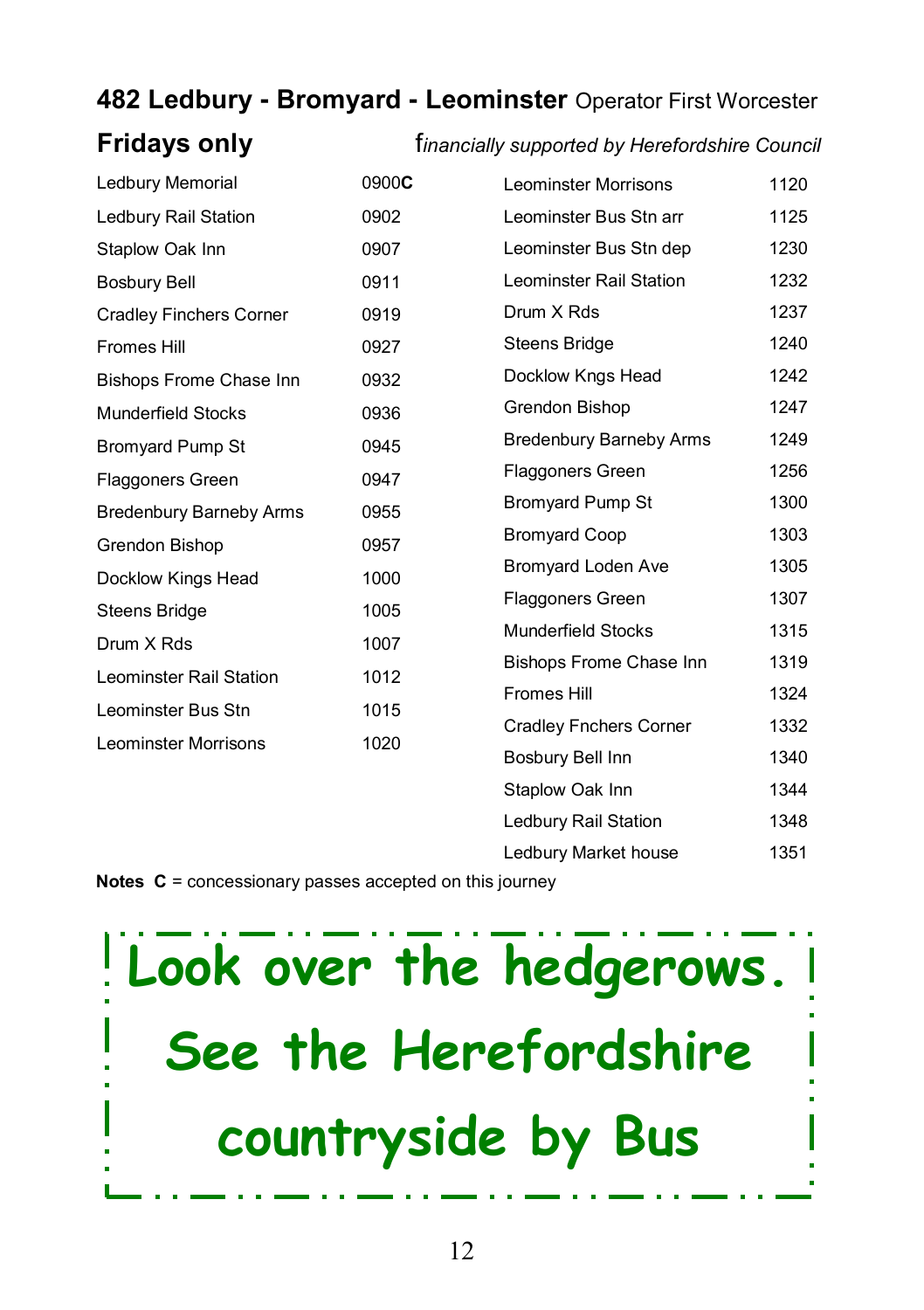#### **600 Ledbury - New Mills - Ledbury Operator First Worcester**

#### **Monday - Friday** *financially supported by Herefordshire Council*

|                      |      |      | TTh  |      | TTh  |      |
|----------------------|------|------|------|------|------|------|
| Ledbury Memorial     | 0845 | 1050 | 1150 | 1250 | 1350 | 1450 |
| Ledbury Rail station | 0847 | 1052 | 1152 | 1252 | 1352 | 1452 |
| New Mills Aldi       | 0850 | 1055 | 1155 | 1255 | 1355 | 1455 |
| Little Marcle Road   | 0854 | 1059 | 1159 | 1259 | 1359 | 1459 |
| Ledbury Memorial     | 0856 | 1101 | 1201 | 1301 | 1401 | 1501 |

| <b>Saturdays</b>     |      |      |      | financially supported by Herefordshire Counci |  |  |  |
|----------------------|------|------|------|-----------------------------------------------|--|--|--|
| Ledbury Memorial     | 0845 | 1050 | 1250 | 1450                                          |  |  |  |
| Ledbury Rail station | 0847 | 1052 | 1252 | 1452                                          |  |  |  |
| New Mills Aldi       | 0850 | 1055 | 1255 | 1455                                          |  |  |  |
| Little Marcle Road   | 0854 | 1059 | 1259 | 1459                                          |  |  |  |
| Ledbury Memorial     | 0856 | 1101 | 1301 | 1501                                          |  |  |  |
|                      |      |      |      |                                               |  |  |  |
| <b>A</b>             |      |      |      |                                               |  |  |  |

| <b>Sundays</b>       |      |      | financially supported by Herefordshire Councia |
|----------------------|------|------|------------------------------------------------|
| Ledbury Memorial     | 1005 | 1155 | 1555                                           |
| Ledbury Rail station | 1007 | 1157 | 1557                                           |
| New Mills Aldi       | 1010 | 1200 | 1600                                           |
| Little Marcle Road   | 1013 | 1203 | 1603                                           |
| Ledbury Memorial     | 1015 | 1205 | 1605                                           |
|                      |      |      |                                                |

Service 600 also forms services 671 and 672 and through fares are available from New Mills Aldi



Valid until 28th August 2022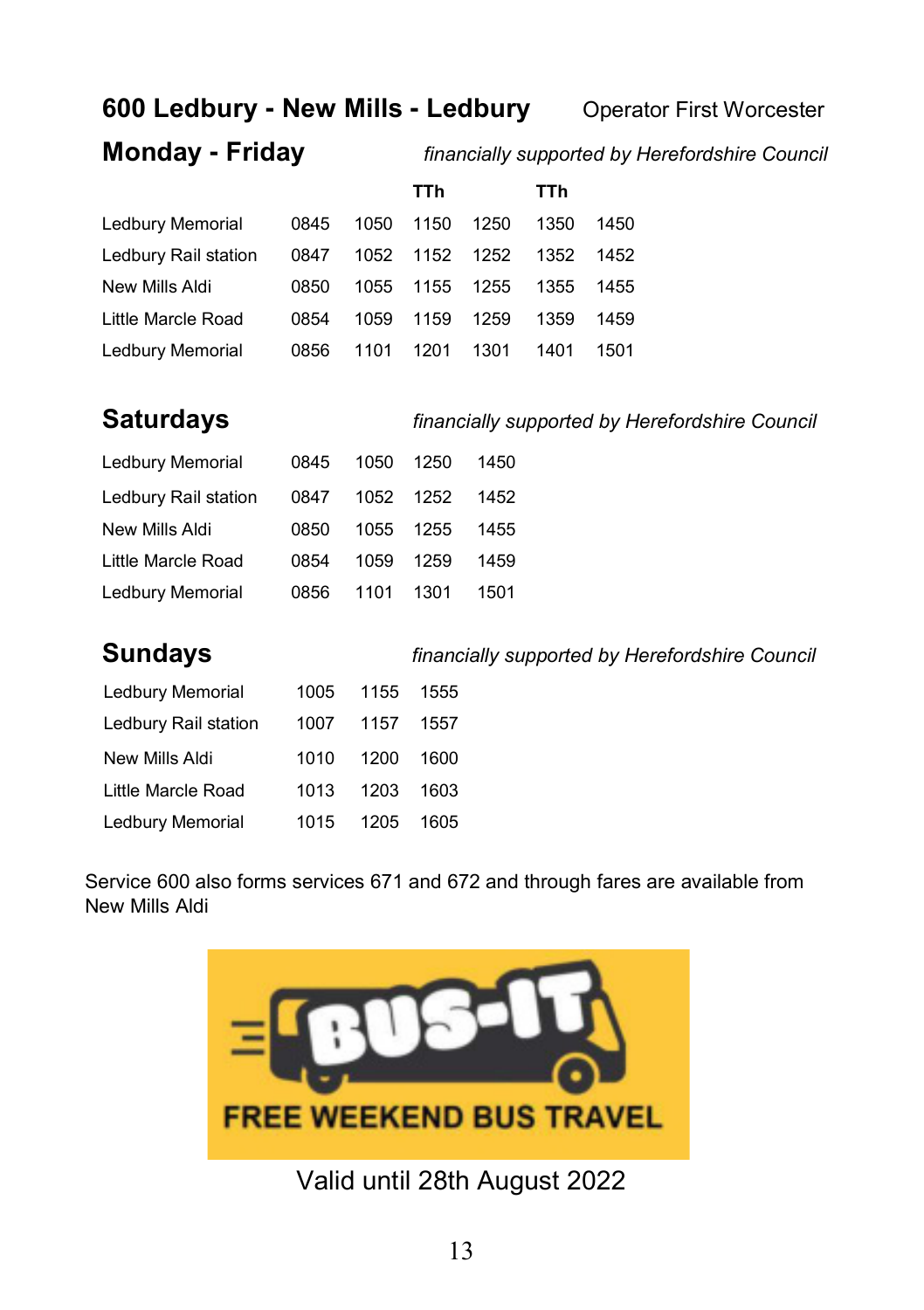#### **671 Bromyard - Ledbury <b>Conservation** Operator First Worcester

### **Tuesdays only** *financially supported by Herefordshire Council*

| <b>Bromyard Pump St</b>        | 0935 | Ledbury Aldi                   | 1155 |
|--------------------------------|------|--------------------------------|------|
| <b>Bromyard Loden Ave</b>      | 0940 | Ledbury Memorial               | 1205 |
| Munderfield Stocks             | 0945 | Ledbury Rail Station           | 1207 |
| <b>Bishops Frome Chase Inn</b> | 0950 | Trumpet X Rds                  | 1214 |
| Canon Frome                    | 0957 | Ashperton                      | 1217 |
| Ashperton                      | 1005 | Canon Frome                    | 1224 |
| Trumpet X Rds                  | 1008 | <b>Bishops Frome Chase Inn</b> | 1232 |
| Ledbury Rail Station           | 1015 | Munderfield Stocks             | 1237 |
| Ledbury Market House           | 1018 | Bromyard Pump St               | 1245 |
| Ledbury Aldi                   | 1025 | <b>Bromyard Loden Ave</b>      | 1252 |
|                                |      |                                |      |

### **672 Bromyard - Ledbury <b>Conservation** Operator First Worcester

| <b>Thursdays only</b> |  |  |
|-----------------------|--|--|
|-----------------------|--|--|

#### **Thursdays only** *financially supported by Herefordshire Council*

| <b>Bromyard Pump St</b>        | 0935 | Ledbury Aldi                   | 1155 |
|--------------------------------|------|--------------------------------|------|
| Bromyard Loden Ave             | 0940 | Ledbury Memorial               | 1205 |
| <b>Munderfield Stocks</b>      | 0945 | Ledbury Rail Station           | 1207 |
| <b>Bishops Frome Chase Inn</b> | 0950 | Trumpet X Rds                  | 1214 |
| Lower Egleton                  | 0955 | Ashperton                      | 1217 |
| Newtown X Rds                  | 0959 | <b>Stretton Grandison</b>      | 1220 |
| <b>Stretton Grandison</b>      | 1002 | Newtown X Rds                  | 1223 |
| Ashperton                      | 1005 | Lower Egleton                  | 1226 |
| Trumpet X Rds                  | 1008 | <b>Bishops Frome Chase Inn</b> | 1232 |
| Ledbury Rail Station           | 1015 | <b>Munderfield Stocks</b>      | 1237 |
| Ledbury Market House           | 1018 | Bromyard Pump St               | 1245 |
| Ledbury Aldi                   | 1025 | <b>Bromyard Loden Ave</b>      | 1252 |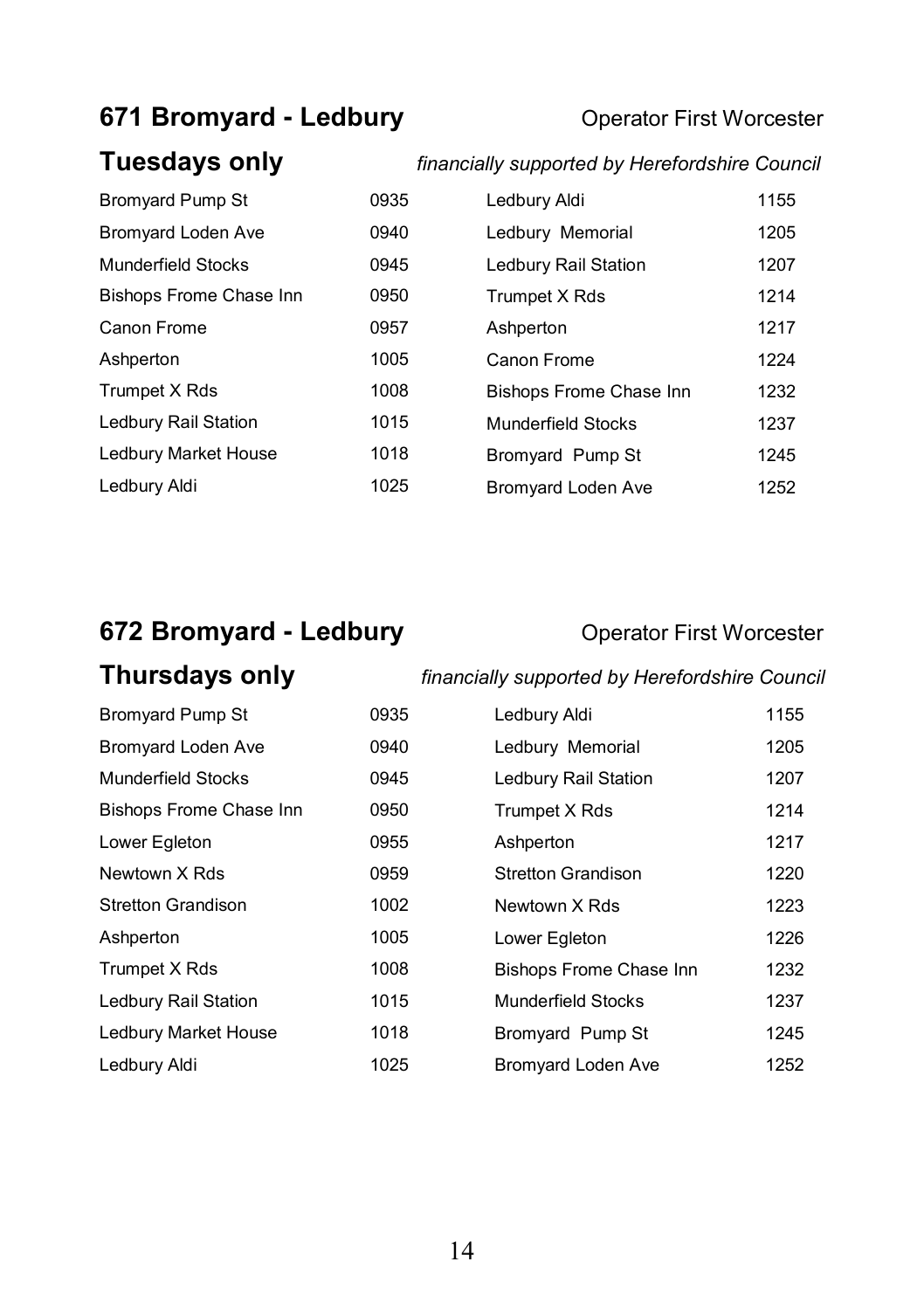### **673 Ledbury - Bromyard <b>Conservant** Operator First Worcester

#### **Tuesdays & Thursdays** *financially supported by Herefordshire Council*

| 0900 <b>C</b> | <b>Bromyard Pump St</b>        | 1247 |
|---------------|--------------------------------|------|
| 0902          | <b>Bromyard Loden Ave</b>      | 1252 |
| 0907          | <b>Munderfield Stocks</b>      | 1257 |
| 0914          | <b>Bishops Frome Chase Inn</b> | 1302 |
| 0919          | Castle Frome church turn       | 1307 |
| 0924          | Staplow Oak Inn                | 1314 |
| 0932          | Ledbury Rail Station           | 1319 |
| 0940          | Ledbury Market House           | 1322 |
|               |                                |      |

**Notes C** = concessionary passes accepted on this journey

### **674 Bromyard - Ledbury <b>Conservation** Operator First Worcester

| Bromyard Pump St               | 0735 |
|--------------------------------|------|
| <b>Munderfield Stocks</b>      | 0743 |
| <b>Bishops Frome Chase Inn</b> | 0748 |
| <b>Fromes Hill</b>             | 0755 |
| Cradley Finchers Corner        | 0800 |
| Bosbury Bell Inn               | 0810 |
| Staplow Oak Inn                | 0812 |
| Ledbury Rail Station           | 0817 |
| Ledbury Market House           | 0820 |

#### **School days only** *financially supported by Herefordshire Council*

| Ledbury Memorial               | 1530 |
|--------------------------------|------|
| Ledbury Rail Station           | 1532 |
| Staplow Oak Inn                | 1537 |
| Bosbury Bell Inn               | 1540 |
| Cradley Finchers Corner        | 1549 |
| Fromes Hill                    | 1557 |
| <b>Bishops Frome Chase Inn</b> | 1602 |
| Munderfield Stocks             | 1607 |
| Bromyard Pump St               | 1612 |

#### **Ledbury - Bromyard Composite Timetable**

|                         |      |      |      |      |      |      | Operator: First Worcester           |
|-------------------------|------|------|------|------|------|------|-------------------------------------|
|                         | T&Th | F    | w    | т    | Th   | Sch  |                                     |
| Service                 | 673  | 482  | 405  | 671  | 672  | 674  | <b>Notes</b>                        |
| Ledbury Memorial        | 0900 | 0900 | 0900 | 1155 | 1155 | 1530 | $T = Tu$ esdays                     |
| <b>Bromyard Pump St</b> | 0932 | 0945 | 0948 | 1252 | 1252 | 1612 | $W =$ Wednesdays                    |
|                         | Sch  | Τh   | т    | TTh  | F    | W    | $Th = Thursday$<br>$T&Th = Tuesday$ |
| Service                 | 674  | 672  | 671  | 673  | 482  | 405  | and Thursdays                       |
| <b>Bromyard Pump St</b> | 0735 | 0935 | 0935 | 1247 | 1300 | 1421 | $Sch = schooldays$                  |
| Ledbury Market House    | 0820 | 1018 | 1025 | 1322 | 1351 | 1508 |                                     |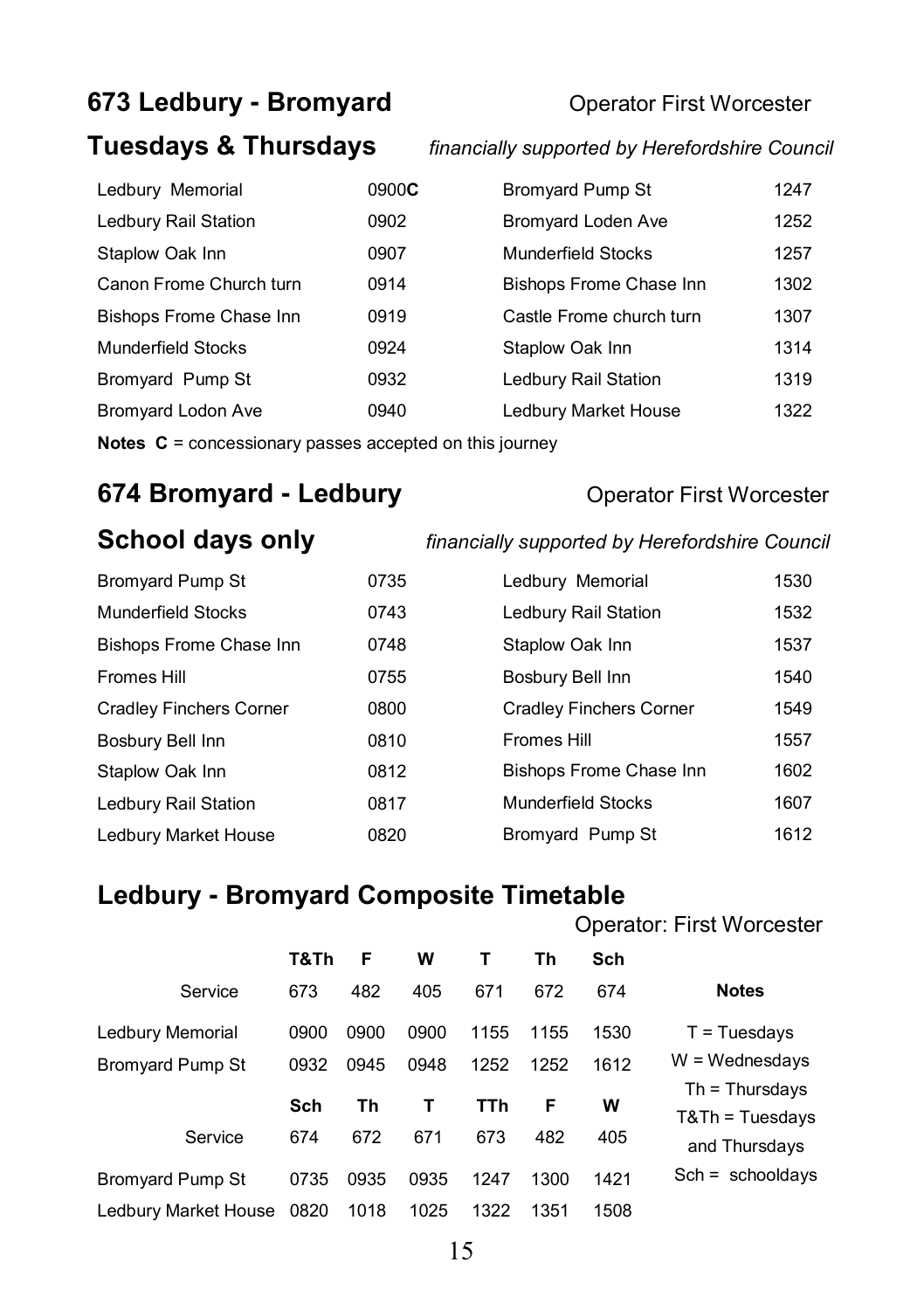#### **675/6 Ledbury - Great Malvern <b>Conservation**: First Worcester

Monday - Friday financially supported by Herefordshire Council

|                                  |      |      |      |      | Sch                      | <b>NSch</b> | Sch            |      |
|----------------------------------|------|------|------|------|--------------------------|-------------|----------------|------|
| Ledbury Memorial                 | 0725 | 0910 | 1110 | 1310 | ۰                        | 1540        | 1555           | 1715 |
| Ledbury Market House             |      |      |      | ۰    | 1520                     | ٠           |                | ۰    |
| Ledbury Rail Station             | 0727 | 0912 | 1112 | 1312 | ۰                        | 1542        | 1557           | 1717 |
| <b>Wellington Heath Oak Tree</b> | 0731 | 0916 | 1116 | 1316 | $\overline{\phantom{0}}$ | 1546        | 1601           | 1721 |
| <b>Wellington Heath Farmers</b>  |      |      |      | 1318 |                          |             |                |      |
| Colwall Green Yew Tree           | 0742 | 0927 | 1127 | 1330 | 1535                     | 1557        | 1612           | 1732 |
| Colwall Stone                    | 0745 | 0930 | 1130 | 1333 | 1538                     | 1600        | 1615           | 1735 |
| <b>Wyche Cutting</b>             | 0750 | 0935 | 1136 | 1338 | 1543                     | 1605        | 1620           | 1740 |
| West Malvern Quarry              | 0754 | 0939 | 1139 | 1342 | 1547                     | 1609        | ٠              | ۰    |
| Gt Malvern Belle Vue Tce         | 0804 | 0949 | 1149 | 1352 | 1557                     | 1619        | $\overline{a}$ | ۰    |
| Gt Malvern Rosebank Gdns         |      |      |      |      |                          |             |                | 1745 |

**Notes: Sch** = schooldays only **NSch** = not on schooldays

**Late Notice:** From 25 April DRMBus runs a school day service 674 dep Ledbury Market House 0745 arr Gt Malvern Church St 0825: dep Gt Malvern Church St 1520 arr Ledbury Memorial 1600. For full details see DRMBus website.

#### **675/6 Ledbury - Great Malvern <b>Conservation** Operator: First Worcester

|  | Saturdays |
|--|-----------|
|  |           |

financially supported by Herefordshire Council

| Ledbury Memorial                 | 0910 | 1110 | 1310 | 1540 | 1715 |
|----------------------------------|------|------|------|------|------|
| Ledbury Rail Station             | 0912 | 1112 | 1312 | 1542 | 1717 |
| <b>Wellington Heath Oak Tree</b> | 0916 | 1116 | 1316 | 1546 | 1721 |
| <b>Wellington Heath Farmers</b>  |      |      | 1318 | ٠    |      |
| Colwall Green Yew Tree           | 0927 | 1127 | 1330 | 1557 | 1732 |
| Colwall Stone                    | 0930 | 1130 | 1333 | 1600 | 1735 |
| <b>Wyche Cutting</b>             | 0935 | 1136 | 1338 | 1605 | 1740 |
| West Malvern Quarry              | 0939 | 1139 | 1342 | 1609 |      |
| Gt Malvern Belle Vue Tce         | 0949 | 1149 | 1352 | 1619 |      |
| Gt Malvern Rosebank Gdns         |      |      |      |      | 1745 |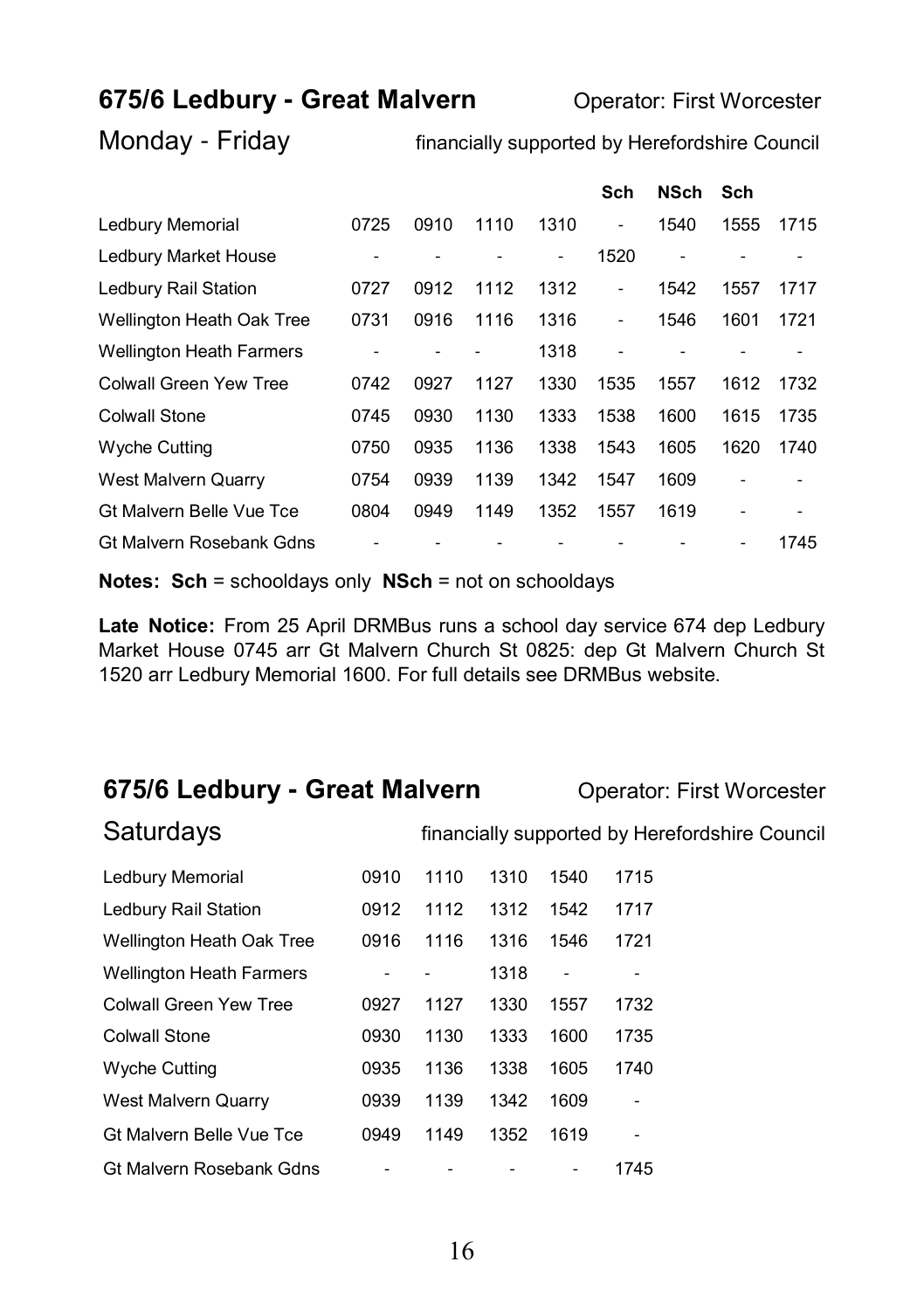#### **675/6 Ledbury - Great Malvern <b>Conservation** Operator: First Worcester

Sundays **financially supported by Herefordshire Council** 

| Ledbury Memorial                 | 1020 | 1210 | 1420 | 1610 |
|----------------------------------|------|------|------|------|
| Ledbury Rail Station             | 1022 | 1212 | 1422 | 1612 |
| <b>Wellington Heath Oak Tree</b> | 1026 | 1216 | 1426 | 1616 |
| Colwall Green Yew Tree           | 1037 | 1227 | 1437 | 1627 |
| <b>Colwall Stone</b>             | 1040 | 1230 | 1440 | 1630 |
| Wyche Cutting                    | 1045 | 1235 | 1445 | 1635 |
| <b>West Malvern Quarry</b>       | 1049 | 1239 | 1449 | 1639 |
| Gt Malvern Belle Vue Tce         | 1059 | 1249 | 1459 | 1649 |

#### **675/6 Great Malvern - Ledbury Operator: First Worcester**

Monday - Friday financially supported by Herefordshire Council

|                                 | Sch                          | Sch  | <b>NSch</b>              |      |                |      |      |      |
|---------------------------------|------------------------------|------|--------------------------|------|----------------|------|------|------|
| Gt Malvern Rosebank Gdns        |                              |      |                          | 1000 | 1200           | 1400 | 1625 | 1750 |
| Gt Malvern Belle Vue Tce        | ۰                            | 0805 | 0805                     | ۰    |                |      |      |      |
| West Malvern Quarry             |                              |      | ٠                        | 1010 | 1210           | 1410 | 1635 | 1800 |
| <b>Wyche Cutting</b>            | 0800                         | 0810 | 0810                     | 1014 | 1214           | 1414 | 1639 | 1804 |
| <b>Colwall Stone</b>            | 0805                         | 0815 | 0815                     | 1019 | 1219           | 1419 | 1644 | 1809 |
| Colwall Green Yew Tree          | 0808                         | 0818 | 0818                     | 1022 | 1222           | 1422 | 1647 | 1812 |
| <b>Wellington Heath Farmers</b> |                              |      | $\overline{\phantom{0}}$ | 1034 | $\overline{a}$ |      |      |      |
| Wellington Heath Oak            |                              | 0829 | 0829                     | 1036 | 1233           | 1433 | 1658 |      |
| Ledbury Rail Station            | $\qquad \qquad \blacksquare$ | 0833 | 0833                     | 1040 | 1237           | 1437 | 1702 |      |
| Ledbury Market House            | $\qquad \qquad \blacksquare$ | 0835 | 0835                     | 1042 | 1239           | 1439 | 1704 |      |
| Ledbury Memorial                | 0823                         |      |                          |      |                |      |      | 1820 |
| John Masefield School           |                              | 0838 |                          |      |                |      |      |      |

**Notes: Sch** = schooldays only **NSch** = not on schooldays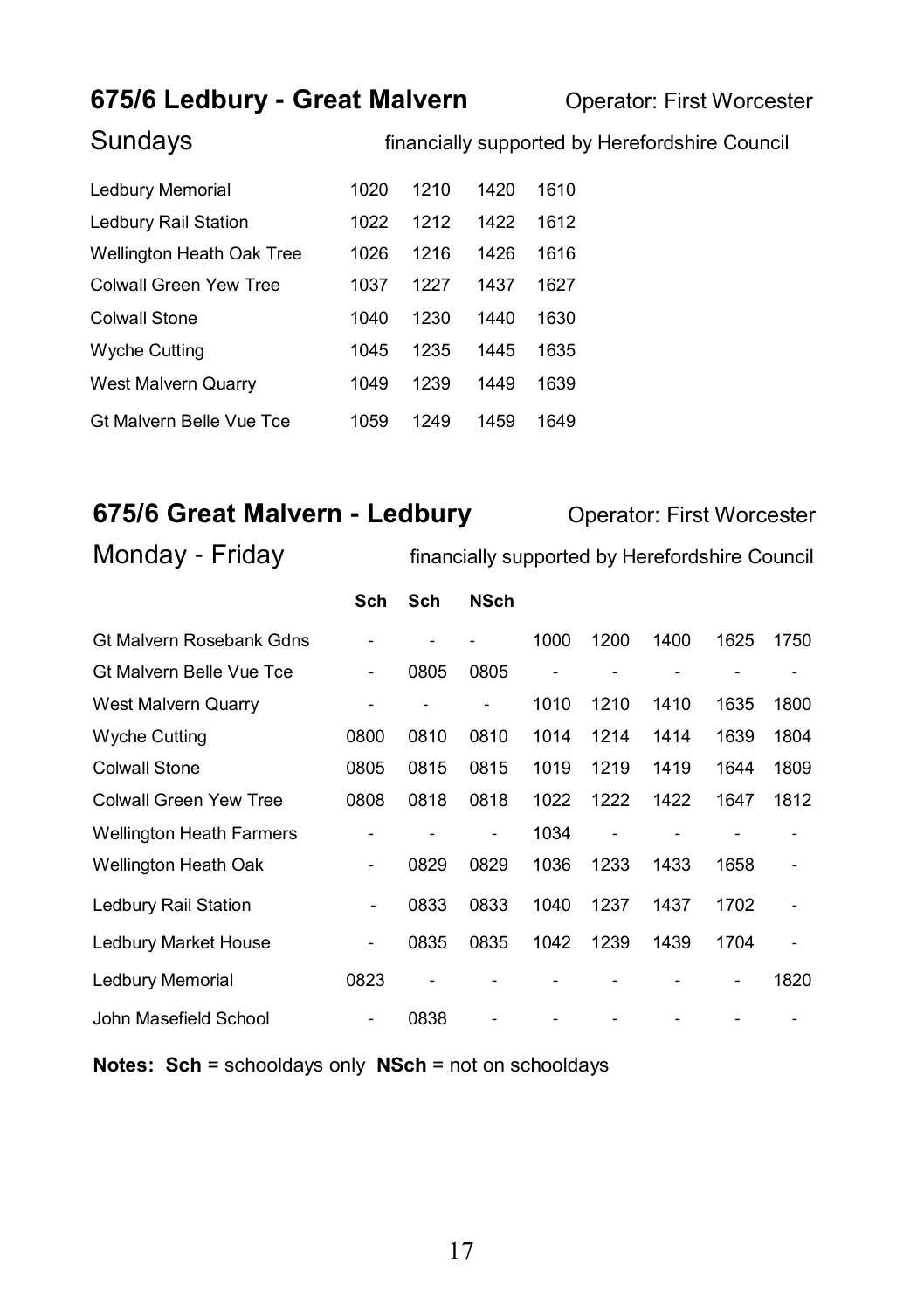#### **675/6 Great Malvern - Ledbury Operator: First Worcester**

Saturday **Saturday financially supported by Herefordshire Council** 

| Gt Malvern Rosebank Gdns        |      | 1000 | 1200 | 1400 | 1625 | 1750 |
|---------------------------------|------|------|------|------|------|------|
| Gt Malvern Belle Vue Tce        | 0805 |      |      |      |      |      |
| West Malvern Quarry             | ٠    | 1010 | 1210 | 1410 | 1635 | 1800 |
| <b>Wyche Cutting</b>            | 0810 | 1014 | 1214 | 1414 | 1639 | 1804 |
| Colwall Stone                   | 0815 | 1019 | 1219 | 1419 | 1644 | 1809 |
| Colwall Green Yew Tree          | 0818 | 1022 | 1222 | 1422 | 1647 | 1812 |
| <b>Wellington Heath Farmers</b> | ۰    | 1034 |      |      |      |      |
| <b>Wellington Heath Oak</b>     | 0829 | 1036 | 1233 | 1433 | 1658 |      |
| Ledbury Rail Station            | 0833 | 1040 | 1237 | 1437 | 1702 | ۰    |
| <b>Ledbury Market House</b>     | 0835 | 1042 | 1239 | 1439 | 1704 | ۰    |
| Ledbury Memorial                |      |      |      |      |      | 1820 |

#### **675/6 Great Malvern - Ledbury <b>Conduct** Operator: First Worcester

| Sundays                  | financially supported by Herefordshire Council |      |      |      |  |  |
|--------------------------|------------------------------------------------|------|------|------|--|--|
| Gt Malvern Rosebank Gdns | 0920                                           | 1110 | 1300 | 1510 |  |  |
| West Malvern Quarry      | 0930                                           | 1120 | 1310 | 1520 |  |  |
| <b>Wyche Cutting</b>     | 0934                                           | 1124 | 1314 | 1524 |  |  |
| <b>Colwall Stone</b>     | 0939                                           | 1129 | 1319 | 1529 |  |  |
| Colwall Green Yew Tree   | 0942                                           | 1132 | 1322 | 1532 |  |  |
| Wellington Heath Oak     | 0953                                           | 1143 | 1333 | 1543 |  |  |
| Ledbury Rail Station     | 0957                                           | 1147 | 1337 | 1547 |  |  |
| Ledbury Market House     | 0959                                           | 1149 | 1339 | 1549 |  |  |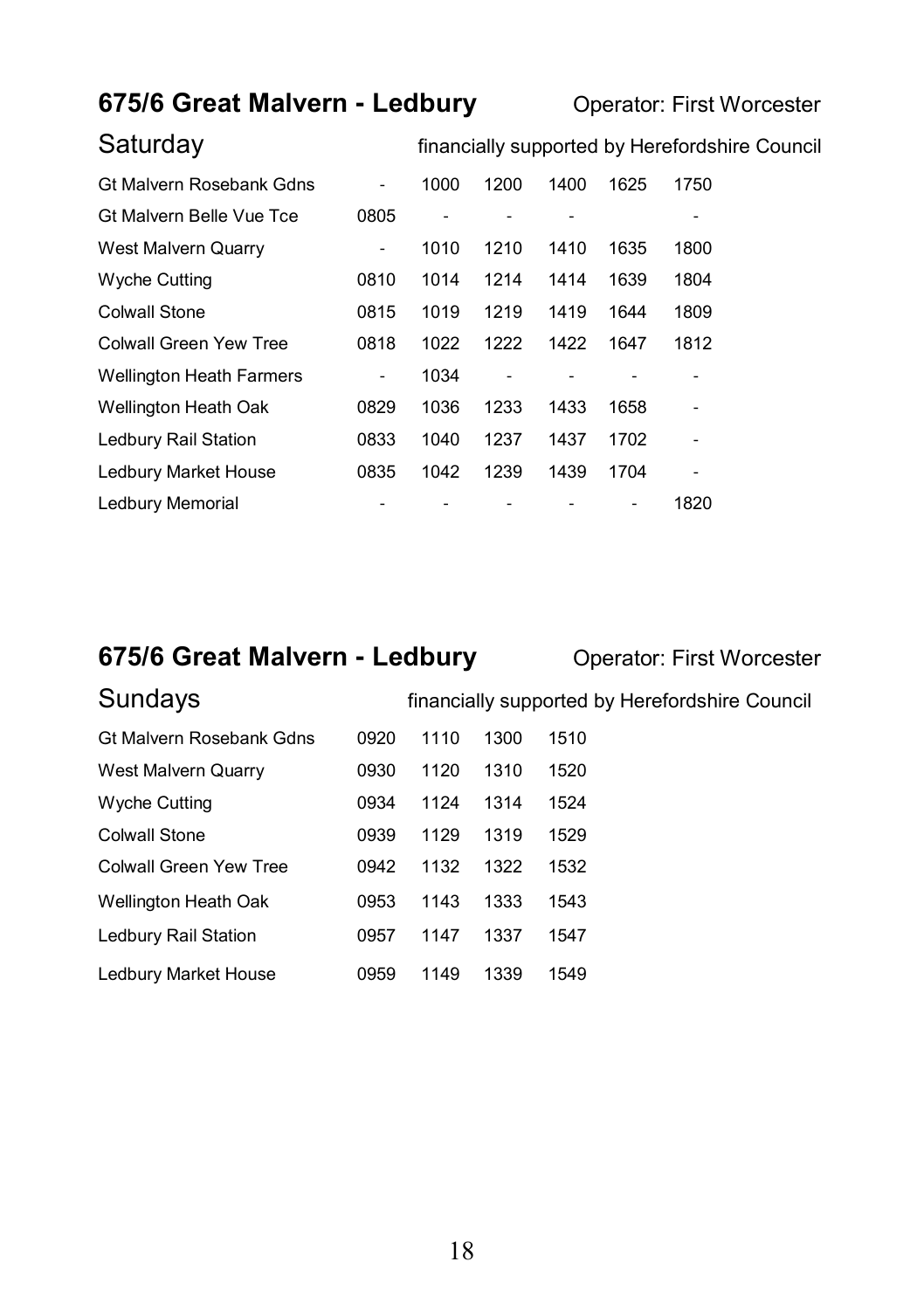# Tuesday & Friday only financially supported by Herefordshire Council

**679 Newent - Ledbury Operator: Newent Community Link** 

| Newent Coop                       | 0957 | Ledbury Tesco                   | 1304 |
|-----------------------------------|------|---------------------------------|------|
| <b>Upleadon Cross</b>             | 1003 | Ledbury Market House            | 1307 |
| <b>Brand Green Village Hall</b>   | 1008 | Donnington Church turn          | 1315 |
| Poolhill Little Place             | 1012 | Greenway Stone House            | 1317 |
| Redmarly War Memorial             | 1023 | Brooms Green Memeorial Hall     | 1319 |
| Playley Green Old Post Office     | 1026 | Bromsberrow Heath Post Office   | 1322 |
| Lowbands Mill Lane                | 1029 | <b>Bromsberrow Lette House</b>  | 1326 |
| <b>Bromsberrow Nurseries</b>      | 1037 | <b>Bromsberrow Nurseries</b>    | 1330 |
| <b>Bromsberrow Letter House</b>   | 1041 | Lowbands Mill Lane              | 1338 |
| Bromsberrow Heath Post Office     | 1045 | Playley Green Old Post Office   | 1341 |
| <b>Brooms Green Memorial Hall</b> | 1048 | Redmarley War Memorial          | 1344 |
| Greenway Stone House              | 1050 | <b>Poolhill Little Place</b>    | 1355 |
| Donnington Church turn            | 1053 | <b>Brand Green Village Hall</b> | 1359 |
| Ledbury Memorial                  | 1100 | <b>Upleadon Cross</b>           | 1404 |
| Ledbury Tesco                     | 1103 | Newent Coop                     | 1410 |

### **445 Hereford - Ledbury - London** Operator: National Express Daily

Hereford Country Bus Stn 1150 Ledbury Market House 1215 Gloucester Transport Hub 1250 Cheltenham royal Well Bus Stn 1320 London Victoria Coach Stn 1620 **Mon- Fri Sat & Sun** London Victoria Coach Stn 1500 1500 Cheltenham royal Well Bus Stn 1805 1745 Gloucester Transport Hub 1830 1810 Ledbury Memorial 1855 1835 Hereford Country Bus Stn 1920 1900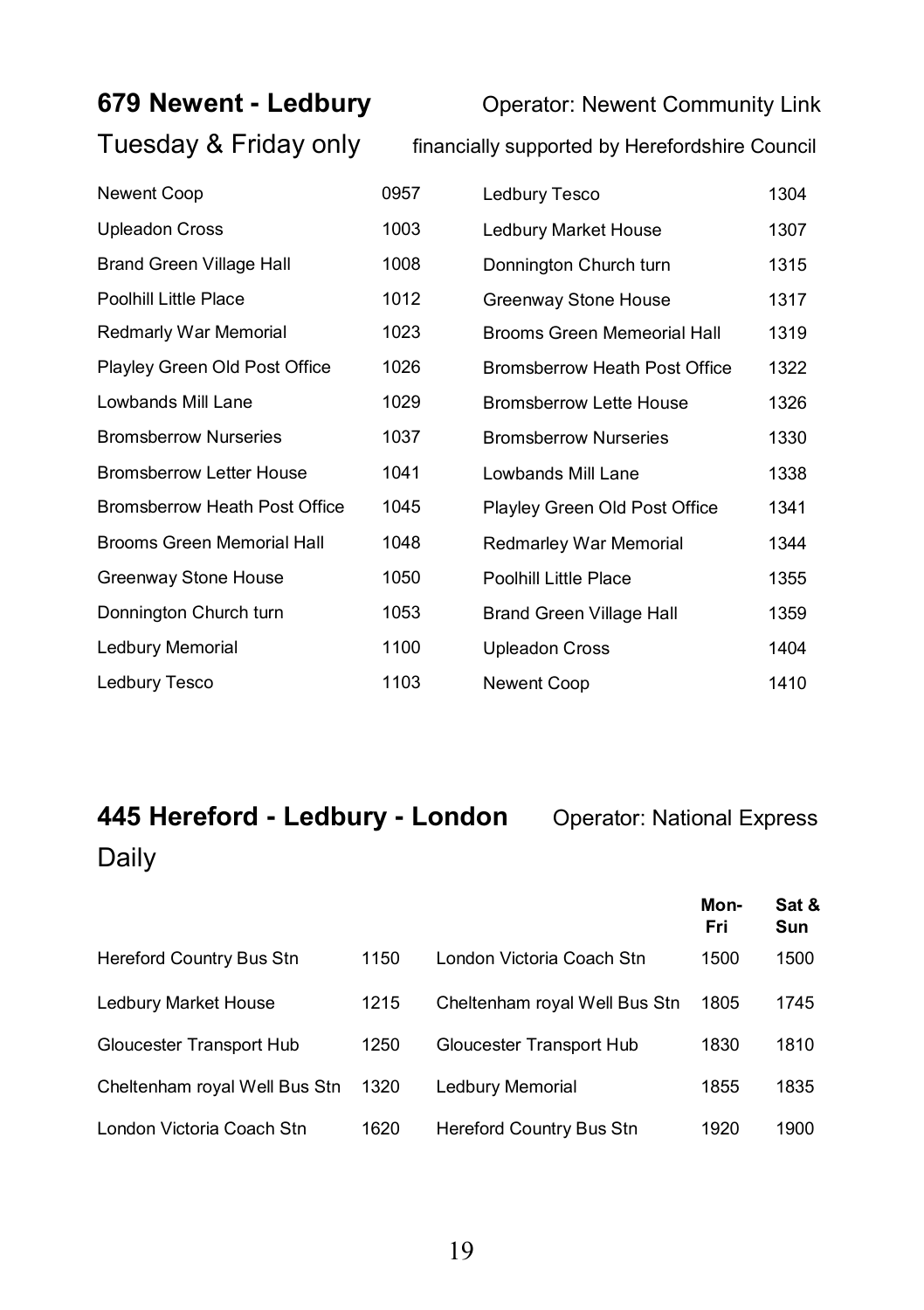### **Summary Tables of Train Departures from Ledbury**

#### **Notes**

### **Trains to London & Birmingham**

GWR - Great Western Railway through services to London Paddington calling at Colwall, Great Malvern, Malvern Link, Worcester Foregate St, Worcester Shrub Hill, Worcestershire Parkway and principal Cotswold Line stations to Oxford and London Paddington.

WMR - West Midlands Railway services to Birmingham New Street calling at Colwall, Great Malvern, Malvern Link, Worcester Foregate St, Droitwich Spa, Bromsgrove, University and Birmingham New Street. (WMR is a constituent company of West Midlands Trains)

Change at Worcester Foregate St for connections to London via the Cotswold Line and the Birmingham Snow Hill service via Kidderminster and Stourbridge Jcn.

#### **Trains to Hereford**

GWR and WMR - All trains terminate at Hereford. Connections for Transport for Wales services south to Abergavenny, Cwmbran Newport, Cardiff and West Wales: north to Leominster, Ludlow, Craven Arms, Church Stretton, Shrewsbury, Crewe & Manchester; also Wrexham, Chester & North Wales.

### **Contacts**

West Midlands Railway 0333 311 0039 www.westmidlandsrailway.com

Great Western Railway 0345 700 0125 www.gwr.com

www.nationalrail.co.uk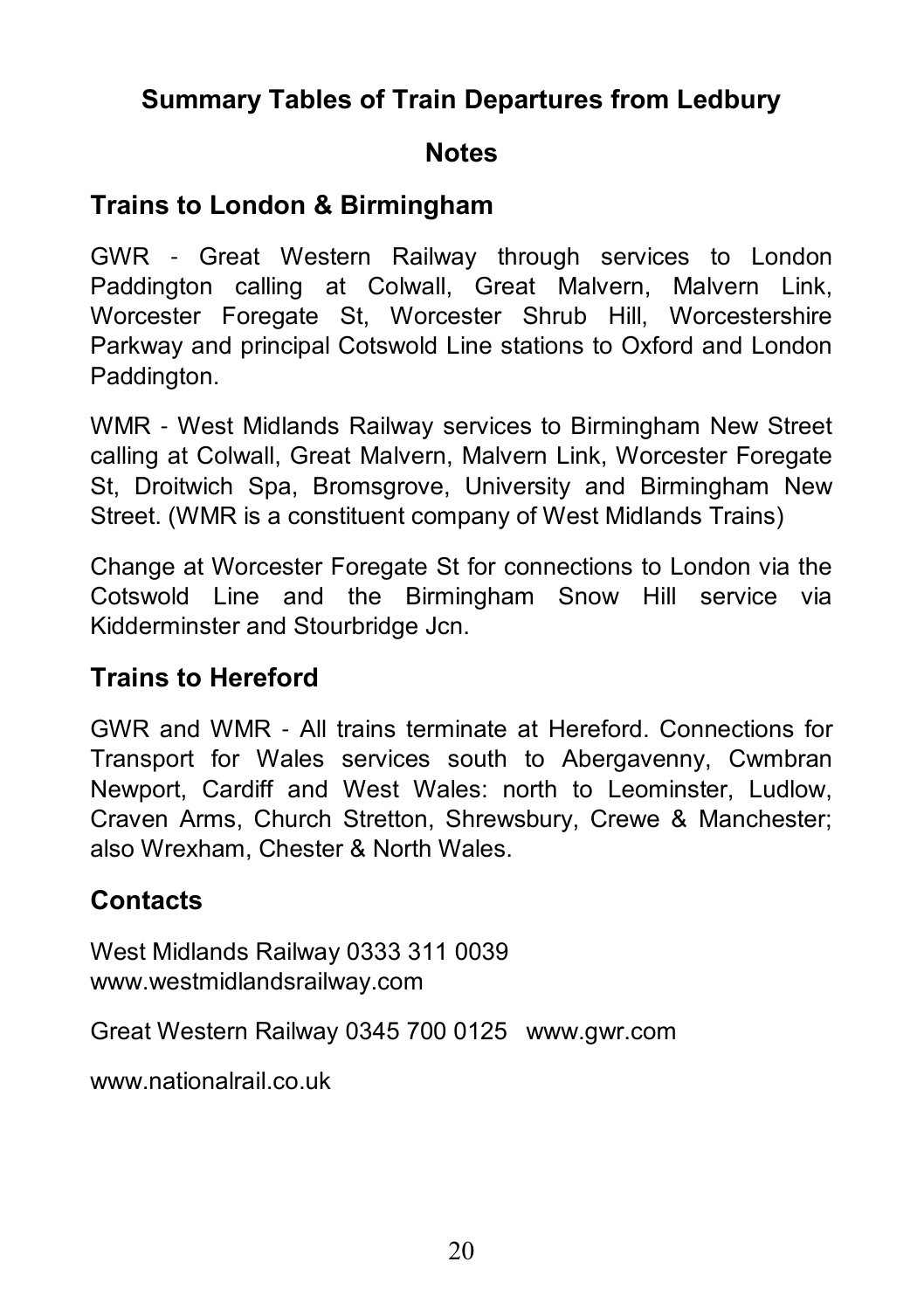### **Train Departures to London & Birmingham**

| Monday-Friday   | Saturdays | Sundays   |
|-----------------|-----------|-----------|
| 0506 GWR        | 0635 GWR  | 1022 WMR  |
| 0540 GWR        | 0659 WMR  | 1218 WMR  |
| 0700 GWR        | 0730 GWR  | 1246 GWR  |
| 0729 WMR        | 0759 WMR  | 1344 GWR  |
| 0750 WMR        | 0858 WMR  | 1419 WMR  |
| 0855 WMR        | 0958 WMR  | 1548 GWR  |
| 0958 WMR        | 1058 WMR  | 1619 WMR  |
| 1058 WMR        | 1158 WMR  | 1719 WMR  |
| 1158 WMR        | 1258 WMR  | 1748 GWR  |
| <b>1258 WMR</b> | 1335 GWR  | 1819 WMR  |
| 1335 GWR        | 1358 WMR  | 2017 WMR  |
| 1400 WMR        | 1458 WMR  | 2117 WMR  |
| 1458 WMR        | 1530 GWR  | 2258 WMR* |
| 1535 GWR        | 1558 WMR  |           |
| 1558 WMR        | 1658 WMR  |           |
| 1658 WMR        | 1758 WMR  |           |
| 1759 WMR        | 1901 WMR  |           |
| 1904 WMR        | 1959 WMR  |           |
| 2007 WMR        | 2038 GWR  |           |
| 2114 WMR        | 2101 WMR  |           |
| 2145 WMR        | 2155 WMR  |           |
| 2217 GWR        | 2306 WMR* |           |
| 2315 WMR*       |           |           |

**Note: \*** = terminates at Worcester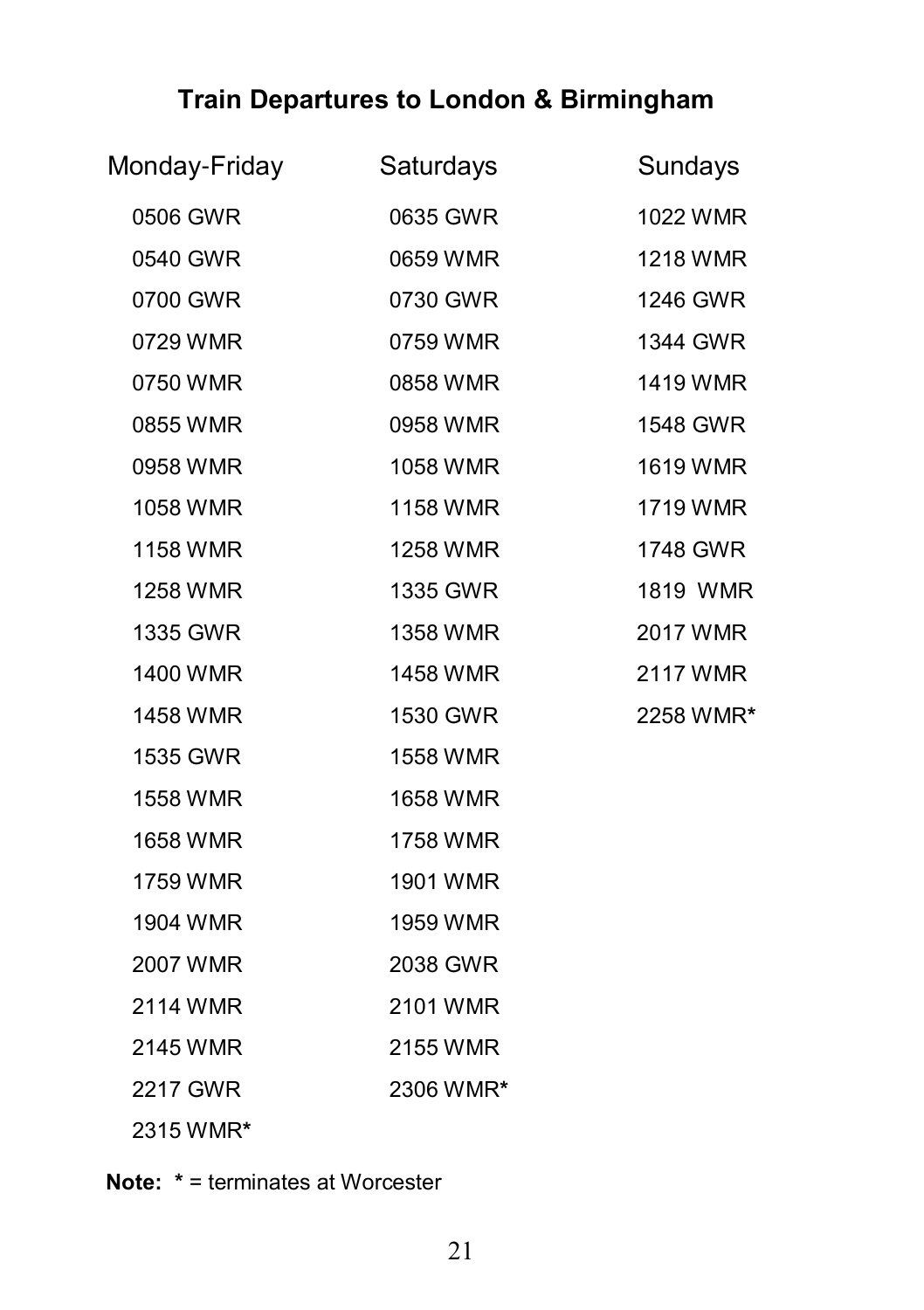### **Train Departures to Hereford**

| Monday-Friday | Saturdays       | Sundays  |
|---------------|-----------------|----------|
| 0624 WMR      | 0659 WMR        | 0926 WMR |
| 0659 WMR      | 0759 WMR        | 1113 WMR |
| 0813 WMR      | 0859 WMR        | 1243 GWR |
| 0917 WMR      | 0959 WMR        | 1315 WMR |
| 0959 WMR      | 1059 WMR        | 1443 GWR |
| 1059 WMR      | 1159 WMR        | 1506 WMR |
| 1158 WMR      | <b>1227 GWR</b> | 1619 WMR |
| 1227 GWR      | 1259 WMR        | 1642 GWR |
| 1259 WMR      | 1359 WMR        | 1716 WMR |
| 1359 WMR      | 1426 GWR        | 1843 GWR |
| 1424 GWR      | 1459 WMR        | 1915 WMR |
| 1459 WMR      | 1559 WMR        | 2015 WMR |
| 1559 WMR      | 1659 WMR        | 2139 GWR |
| 1659 WMR      | 1759 WMR        | 2210 WMR |
| 1801 WMR      | 1901 WMR        |          |
| 1831 WMR      | 1929 GWR        |          |
| 1927 WMR      | 1959 WMR        |          |
| 2008 GWR      | 2101 WMR        |          |
| 2045 WMR      | 2149 GWR        |          |
| 2147 GWR      | 2228 WMR        |          |
| 2219 WMR      |                 |          |
|               |                 |          |

2242 GWR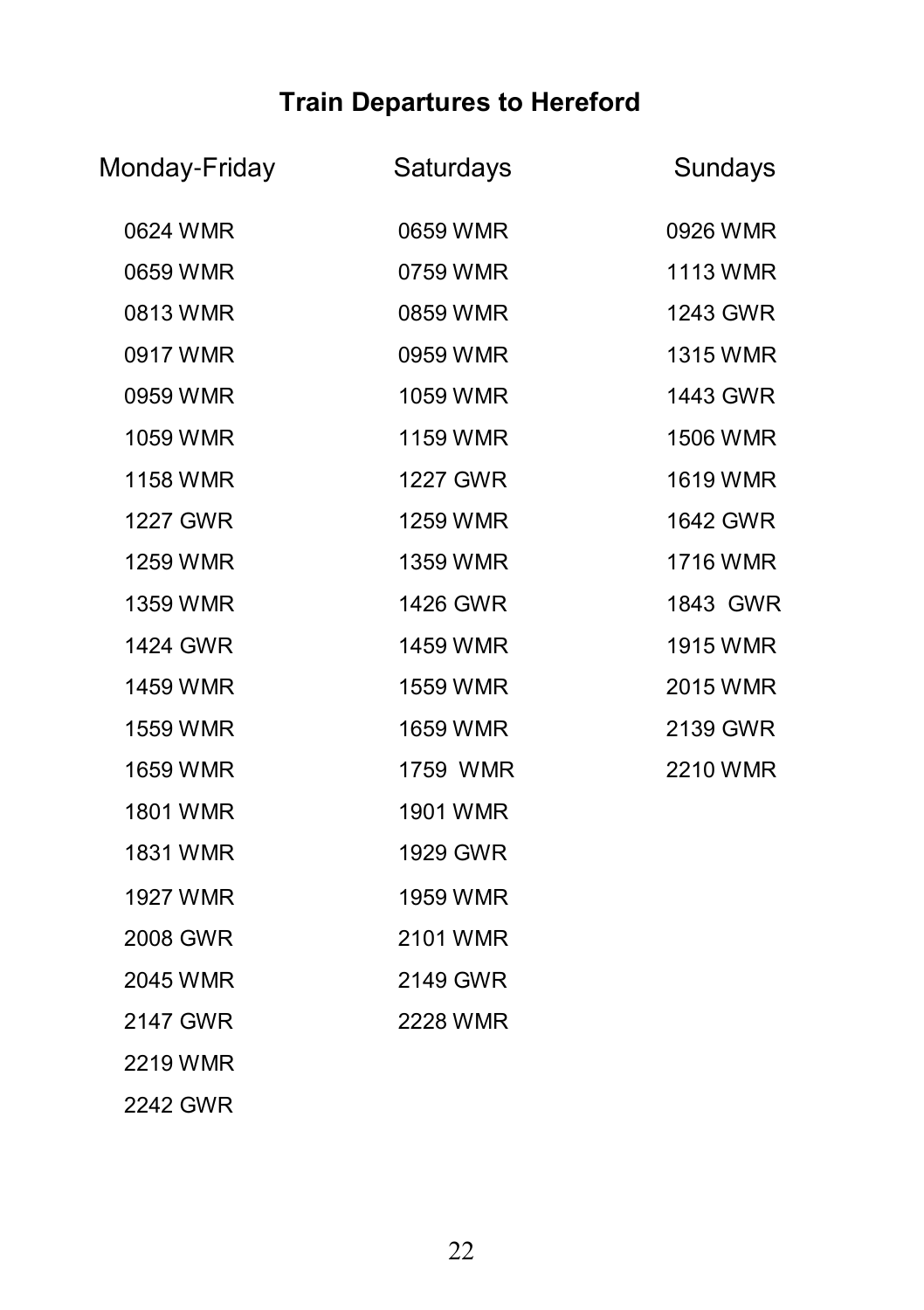### **Blank for your Notes**

**This timetable book has been compiled by Rail & Bus for Herefordshire following requests from the public and concerning lack of printed information on public transport services and times. Its production is funded jointly by the new Beyond the Hills Community Station Partnership and Rail & Bus for Herefordshire with support from Ledbury Town Council.**